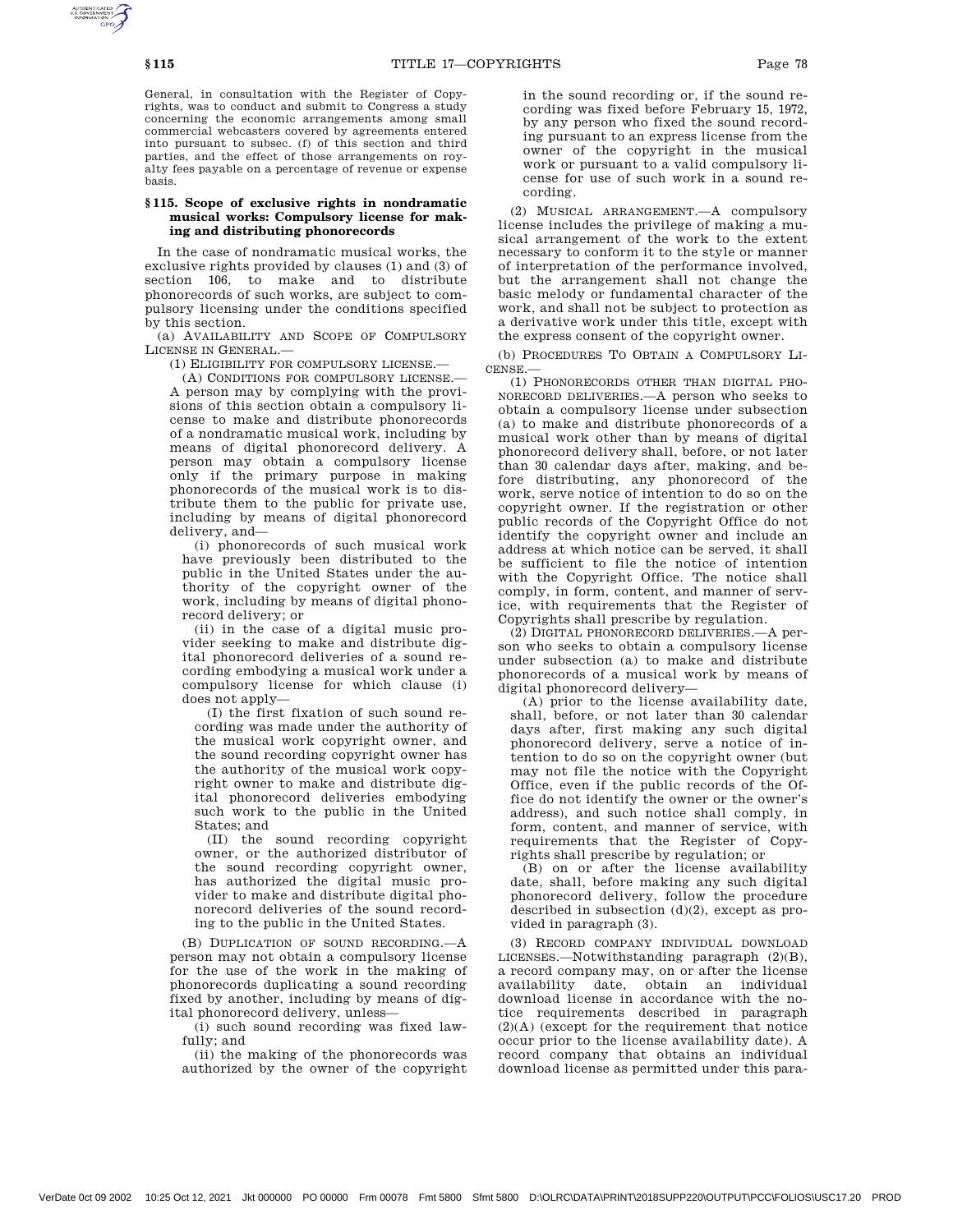graph shall provide statements of account and pay royalties as provided in subsection  $(c)(2)(1)$ .

(4) FAILURE TO OBTAIN LICENSE.—

(A) PHONORECORDS OTHER THAN DIGITAL PHONORECORD DELIVERIES.—In the case of phonorecords made and distributed other than by means of digital phonorecord delivery, the failure to serve or file the notice of intention required by paragraph (1) forecloses the possibility of a compulsory license under paragraph (1). In the absence of a voluntary license, the failure to obtain a compulsory license renders the making and distribution of phonorecords actionable as acts of infringement under section 501 and subject to the remedies provided by sections 502 through 506.

(B) DIGITAL PHONORECORD DELIVERIES.—

(i) IN GENERAL.—In the case of phonorecords made and distributed by means of digital phonorecord delivery:

(I) The failure to serve the notice of intention required by paragraph  $(2)(A)$  or paragraph (3), as applicable, forecloses the possibility of a compulsory license under such paragraph.

(II) The failure to comply with paragraph (2)(B) forecloses the possibility of a blanket license for a period of 3 years after the last calendar day on which the notice of license was required to be submitted to the mechanical licensing collective under such paragraph.

(ii) EFFECT OF FAILURE.—In either case described in subclause (I) or (II) of clause (i), in the absence of a voluntary license, the failure to obtain a compulsory license renders the making and distribution of phonorecords by means of digital phonorecord delivery actionable as acts of infringement under section 501 and subject to the remedies provided by sections 502 through 506.

(c) GENERAL CONDITIONS APPLICABLE TO COM-PULSORY LICENSE.—

(1) ROYALTY PAYABLE UNDER COMPULSORY LI-CENSE.—

(A) IDENTIFICATION REQUIREMENT.—To be entitled to receive royalties under a compulsory license obtained under subsection (b)(1) the copyright owner must be identified in the registration or other public records of the Copyright Office. The owner is entitled to royalties for phonorecords made and distributed after being so identified, but is not entitled to recover for any phonorecords previously made and distributed.

(B) ROYALTY FOR PHONORECORDS OTHER THAN DIGITAL PHONORECORD DELIVERIES.—Except as provided by subparagraph (A), for every phonorecord made and distributed under a compulsory license under subsection (a) other than by means of digital phonorecord delivery, with respect to each work embodied in the phonorecord, the royalty shall be the royalty prescribed under subparagraphs (D) through (F), paragraph (2)(A), and chapter 8. For purposes of this subparagraph, a phonorecord is considered ''distributed'' if the person exercising the compulsory license has voluntarily and permanently parted with its possession.

(C) ROYALTY FOR DIGITAL PHONORECORD DE-LIVERIES.—For every digital phonorecord delivery of a musical work made under a compulsory license under this section, the royalty payable shall be the royalty prescribed under subparagraphs (D) through (F), paragraph (2)(A), and chapter 8.

(D) AUTHORITY TO NEGOTIATE.—Notwithstanding any provision of the antitrust laws, any copyright owners of nondramatic musical works and any persons entitled to obtain a compulsory license under subsection (a) may negotiate and agree upon the terms and rates of royalty payments under this section and the proportionate division of fees paid among copyright owners, and may designate common agents on a nonexclusive basis to negotiate, agree to, pay or receive such royalty payments. Such authority to negotiate the terms and rates of royalty payments includes, but is not limited to, the authority to negotiate the year during which the royalty rates prescribed under this subparagraph, subparagraphs (E) and (F), paragraph (2)(A), and chapter 8 shall next be determined.

(E) DETERMINATION OF REASONABLE RATES AND TERMS.—Proceedings under chapter 8 shall determine reasonable rates and terms of royalty payments for the activities specified by this section during the period beginning with the effective date of such rates and terms, but not earlier than January 1 of the second year following the year in which the petition requesting the proceeding is filed, and ending on the effective date of successor rates and terms, or such other period as the parties may agree. Any copyright owners of nondramatic musical works and any persons entitled to obtain a compulsory license under subsection (a) may submit to the Copyright Royalty Judges licenses covering such activities. The parties to each proceeding shall bear their own costs.

(F) SCHEDULE OF REASONABLE RATES.—The schedule of reasonable rates and terms determined by the Copyright Royalty Judges shall, subject to paragraph  $(2)(A)$ , be binding on all copyright owners of nondramatic musical works and persons entitled to obtain a compulsory license under subsection (a) during the period specified in subparagraph (E), such other period as may be determined pursuant to subparagraphs (D) and (E), or such other period as the parties may agree. The Copyright Royalty Judges shall establish rates and terms that most clearly represent the rates and terms that would have been negotiated in the marketplace between a willing buyer and a willing seller. In determining such rates and terms for digital phonorecord deliveries, the Copyright Royalty Judges shall base their decision on economic, competitive, and programming information presented by the parties, including—

(i) whether use of the compulsory licensee's service may substitute for or may promote the sales of phonorecords or other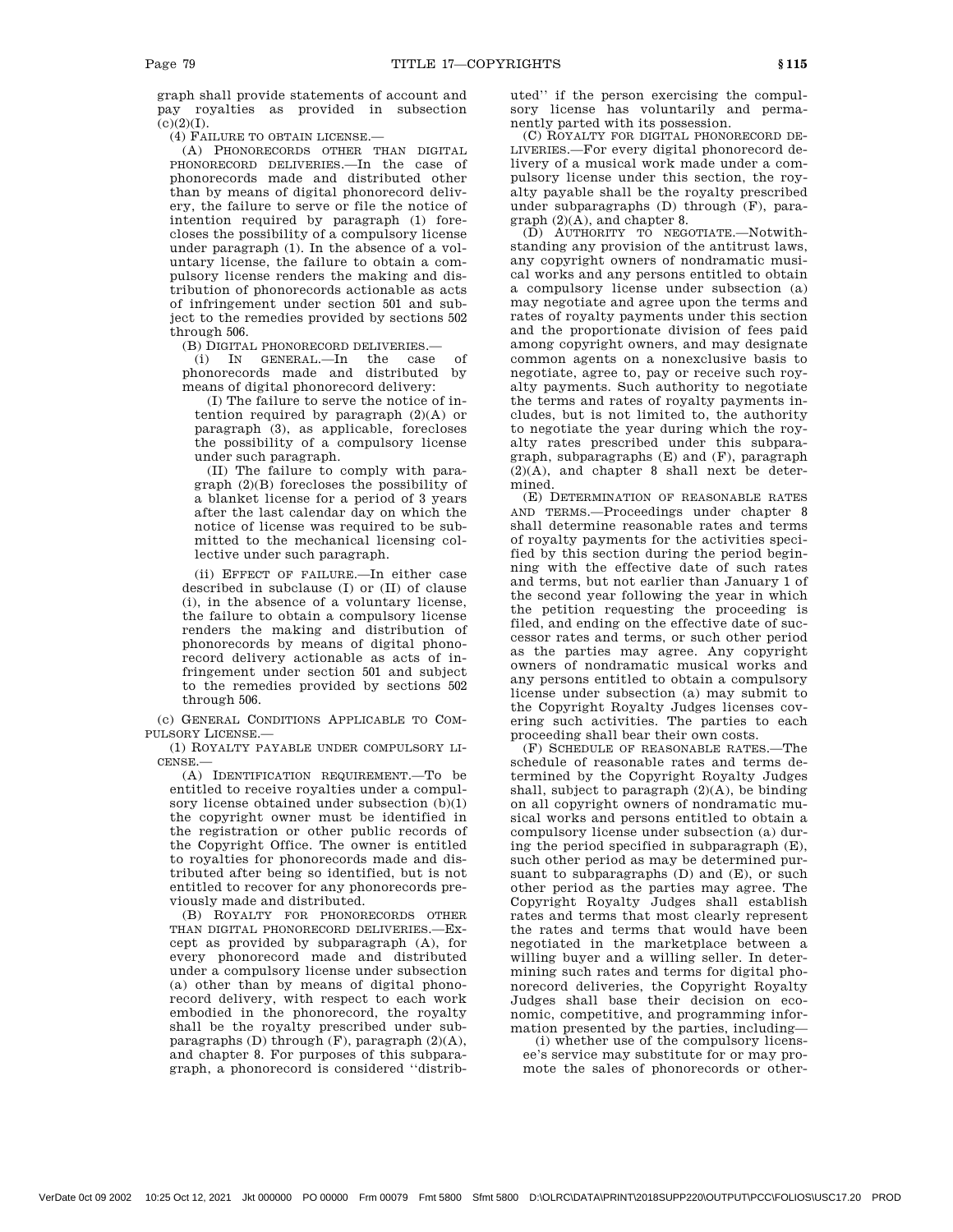wise may interfere with or may enhance the musical work copyright owner's other streams of revenue from its musical works; and

(ii) the relative roles of the copyright owner and the compulsory licensee in the copyrighted work and the service made available to the public with respect to the relative creative contribution, technological contribution, capital investment, cost, and risk.

(2) ADDITIONAL TERMS AND CONDITIONS.—

(A) VOLUNTARY LICENSES AND CONTRACTUAL ROYALTY RATES.—

(i) IN GENERAL.—License agreements voluntarily negotiated at any time between one or more copyright owners of nondramatic musical works and one or more persons entitled to obtain a compulsory license under subsection (a) shall be given effect in lieu of any determination by the Copyright Royalty Judges. Subject to clause (ii), the royalty rates determined pursuant to subparagraphs (E) and (F) of paragraph (1) shall be given effect as to digital phonorecord deliveries in lieu of any contrary royalty rates specified in a contract pursuant to which a recording artist who is the author of a nondramatic musical work grants a license under that person's exclusive rights in the musical work under paragraphs (1) and (3) of section 106 or commits another person to grant a license in that musical work under paragraphs (1) and (3) of section 106, to a person desiring to fix in a tangible medium of expression a sound recording embodying the musical work.

(ii) APPLICABILITY.—The second sentence of clause (i) shall not apply to—

(I) a contract entered into on or before June 22, 1995, and not modified thereafter for the purpose of reducing the royalty rates determined pursuant to subparagraphs  $(E)$  and  $(F)$  of paragraph  $(1)$  or of increasing the number of musical works within the scope of the contract covered by the reduced rates, except if a contract entered into on or before June 22, 1995, is modified thereafter for the purpose of increasing the number of musical works within the scope of the contract, any contrary royalty rates specified in the contract shall be given effect in lieu of royalty rates determined pursuant to subparagraphs  $(E)$  and  $(F)$  of paragraph (1) for the number of musical works within the scope of the contract as of June 22, 1995; and

(II) a contract entered into after the date that the sound recording is fixed in a tangible medium of expression substantially in a form intended for commercial release, if at the time the contract is entered into, the recording artist retains the right to grant licenses as to the musical work under paragraphs (1) and (3) of section 106.

(B) SOUND RECORDING INFORMATION.—Except as provided in section 1002(e), a digital phonorecord delivery licensed under this paragraph shall be accompanied by the information encoded in the sound recording, if any, by or under the authority of the copyright owner of that sound recording, that identifies the title of the sound recording, the featured recording artist who performs on the sound recording, and related information, including information concerning the underlying musical work and its writer.

(C) INFRINGEMENT REMEDIES.—

(i) IN GENERAL.—A digital phonorecord delivery of a sound recording is actionable as an act of infringement under section 501, and is fully subject to the remedies provided by sections 502 through 506, unless—

(I) the digital phonorecord delivery has been authorized by the sound recording copyright owner; and

(II) the entity making the digital phonorecord delivery has obtained a compulsory license under subsection (a) or has otherwise been authorized by the musical work copyright owner, or by a record company pursuant to an individual download license, to make and distribute phonorecords of each musical work embodied in the sound recording by means of digital phonorecord delivery.

(ii) OTHER REMEDIES.—Any cause of action under this subparagraph shall be in addition to those available to the owner of the copyright in the nondramatic musical work under subparagraph (J) and section 106(4) and the owner of the copyright in the sound recording under section 106(6).

(D) LIABILITY OF SOUND RECORDING OWN-ERS.—The liability of the copyright owner of a sound recording for infringement of the copyright in a nondramatic musical work embodied in the sound recording shall be determined in accordance with applicable law, except that the owner of a copyright in a sound recording shall not be liable for a digital phonorecord delivery by a third party if the owner of the copyright in the sound recording does not license the distribution of a phonorecord of the nondramatic musical work.

(E) RECORDING DEVICES AND MEDIA.—Nothing in section 1008 shall be construed to prevent the exercise of the rights and remedies allowed by this paragraph, subparagraph (J), and chapter 5 in the event of a digital phonorecord delivery, except that no action alleging infringement of copyright may be brought under this title against a manufacturer, importer or distributor of a digital audio recording device, a digital audio recording medium, an analog recording device, or an analog recording medium, or against a consumer, based on the actions described in such section.

(F) PRESERVATION OF RIGHTS.—Nothing in this section annuls or limits—

(i) the exclusive right to publicly perform a sound recording or the musical work embodied therein, including by means of a digital transmission, under paragraphs (4) and (6) of section 106;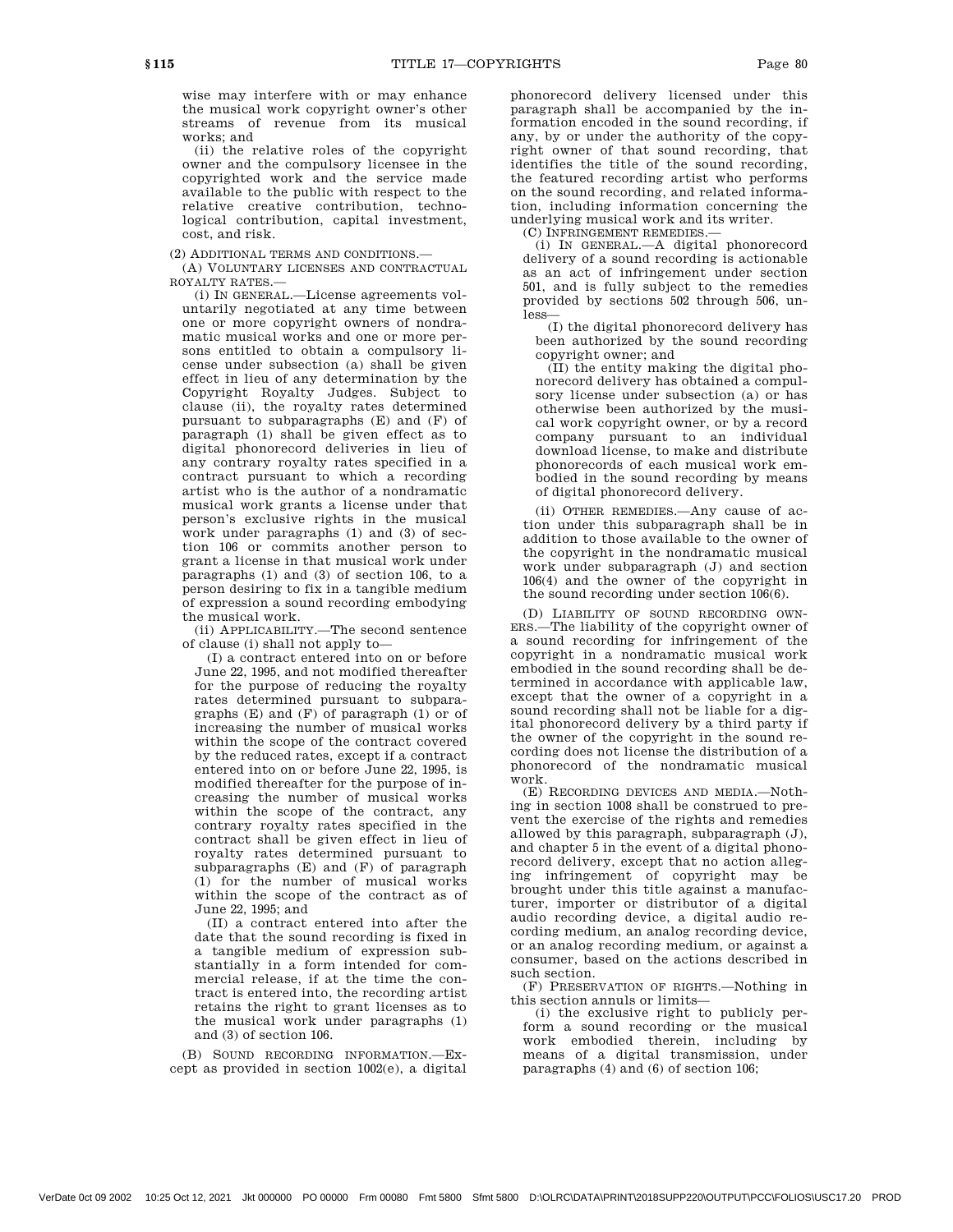(ii) except for compulsory licensing under the conditions specified by this section, the exclusive rights to reproduce and distribute the sound recording and the musical work embodied therein under paragraphs (1) and (3) of section 106, including by means of a digital phonorecord delivery; or

(iii) any other rights under any other provision of section 106, or remedies available under this title, as such rights or remedies exist before, on, or after the date of enactment of the Digital Performance Right in Sound Recordings Act of 1995.

(G) EXEMPT TRANSMISSIONS AND RETRANS-MISSIONS.—The provisions of this section concerning digital phonorecord deliveries shall not apply to any exempt transmissions or retransmissions under section 114(d)(1). The exemptions created in section  $114(d)(1)$ do not expand or reduce the rights of copyright owners under paragraphs (1) through (5) of section 106 with respect to such transmissions and retransmissions.

(H) DISTRIBUTION BY RENTAL, LEASE, OR LENDING.—A compulsory license obtained under subsection (b)(1) to make and distribute phonorecords includes the right of the maker of such a phonorecord to distribute or authorize distribution of such phonorecord, other than by means of a digital phonorecord delivery, by rental, lease, or lending (or by acts or practices in the nature of rental, lease, or lending). With respect to each nondramatic musical work embodied in the phonorecord, the royalty shall be a proportion of the revenue received by the compulsory licensee from every such act of distribution of the phonorecord under this clause equal to the proportion of the revenue received by the compulsory licensee from distribution of the phonorecord under subsection  $(a)(1)(A)(ii)(II)$  that is payable by a compulsory licensee under that clause and under chapter 8. The Register of Copyrights shall issue regulations to carry out the purpose of this subparagraph.

(I) PAYMENT OF ROYALTIES AND STATEMENTS OF ACCOUNT.—Except as provided in paragraphs  $(4)(A)(i)$  and  $(10)(B)$  of subsection  $(d)$ , royalty payments shall be made on or before the twentieth day of each month and shall include all royalties for the month next preceding. Each monthly payment shall be made under oath and shall comply with requirements that the Register of Copyrights shall prescribe by regulation. The Register shall also prescribe regulations under which detailed cumulative annual statements of account, certified by a certified public accountant, shall be filed for every compulsory license under subsection (a). The regulations covering both the monthly and the annual statements of account shall prescribe the form, content, and manner of certification with respect to the number of records made and the number of records distributed.

(J) NOTICE OF DEFAULT AND TERMINATION OF COMPULSORY LICENSE.—In the case of a license obtained under paragraph (1), (2)(A), or (3) of subsection (b), if the copyright owner does not receive the monthly payment and the monthly and annual statements of account when due, the owner may give written notice to the licensee that, unless the default is remedied not later than 30 days after the date on which the notice is sent, the compulsory license will be automatically terminated. Such termination renders either the making or the distribution, or both, of all phonorecords for which the royalty has not been paid, actionable as acts of infringement under section 501 and fully subject to the remedies provided by sections 502 through 506. In the case of a license obtained under subsection (b)(2)(B), license authority under the compulsory license may be terminated as provided in subsection  $(d)(4)(E)$ .

(d) BLANKET LICENSE FOR DIGITAL USES, ME-CHANICAL LICENSING COLLECTIVE, AND DIGITAL LI-CENSEE COORDINATOR.—

(1) BLANKET LICENSE FOR DIGITAL USES.—

(A) IN GENERAL.—A digital music provider that qualifies for a compulsory license under subsection (a) may, by complying with the terms and conditions of this subsection, obtain a blanket license from copyright owners through the mechanical licensing collective to make and distribute digital phonorecord deliveries of musical works through one or more covered activities.

(B) INCLUDED ACTIVITIES.—A blanket license—

(i) covers all musical works (or shares of such works) available for compulsory licensing under this section for purposes of engaging in covered activities, except as provided in subparagraph (C);

(ii) includes the making and distribution of server, intermediate, archival, and incidental reproductions of musical works that are reasonable and necessary for the digital music provider to engage in covered activities licensed under this subsection, solely for the purpose of engaging in such covered activities; and

(iii) does not cover or include any rights or uses other than those described in clauses (i) and (ii).

(C) OTHER LICENSES.—A voluntary license for covered activities entered into by or under the authority of 1 or more copyright owners and 1 or more digital music providers, or authority to make and distribute permanent downloads of a musical work obtained by a digital music provider from a sound recording copyright owner pursuant to an individual download license, shall be given effect in lieu of a blanket license under this subsection with respect to the musical works (or shares thereof) covered by such voluntary license or individual download authority and the following conditions apply:

(i) Where a voluntary license or individual download license applies, the license authority provided under the blanket license shall exclude any musical works (or shares thereof) subject to the voluntary license or individual download license.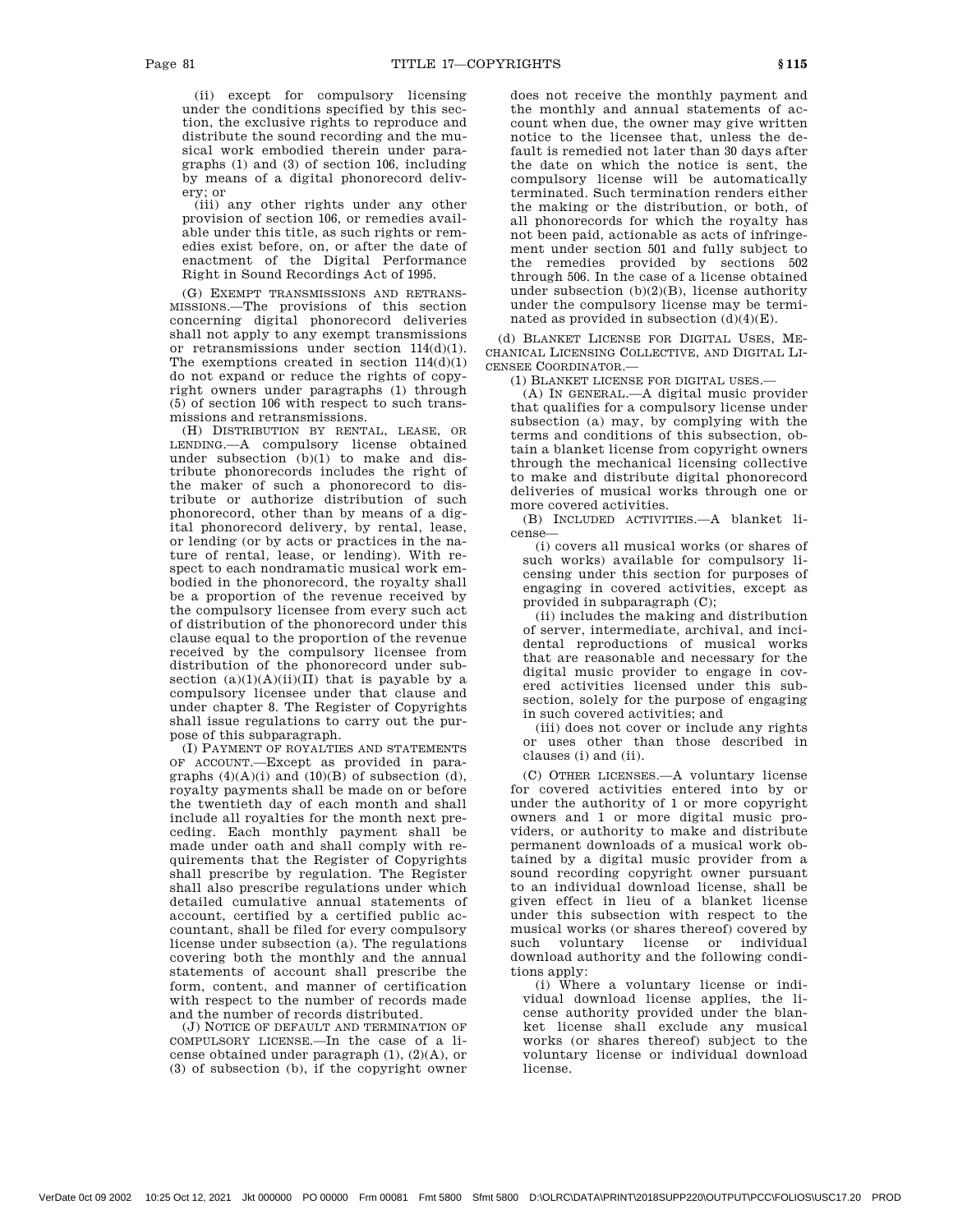(ii) An entity engaged in covered activities under a voluntary license or authority obtained pursuant to an individual download license that is a significant nonblanket licensee shall comply with para $graph (6)(A).$ 

(iii) The rates and terms of any voluntary license shall be subject to the second sentence of clause (i) and clause (ii) of subsection  $(c)(2)(A)$  and paragraph  $(9)(C)$ , as applicable.

(D) PROTECTION AGAINST INFRINGEMENT AC-TIONS.—A digital music provider that obtains and complies with the terms of a valid blanket license under this subsection shall not be subject to an action for infringement of the exclusive rights provided by paragraphs (1) and (3) of section 106 under this title arising from use of a musical work (or share thereof) to engage in covered activities authorized by such license, subject to paragraph  $(4)(E)$ .

(E) OTHER REQUIREMENTS AND CONDITIONS APPLY.—Except as expressly provided in this subsection, each requirement, limitation, condition, privilege, right, and remedy otherwise applicable to compulsory licenses under this section shall apply to compulsory blanket licenses under this subsection.

(2) AVAILABILITY OF BLANKET LICENSE.—

(A) PROCEDURE FOR OBTAINING LICENSE.—A digital music provider may obtain a blanket license by submitting a notice of license to the mechanical licensing collective that specifies the particular covered activities in which the digital music provider seeks to engage, as follows:

(i) The notice of license shall comply in form and substance with requirements that the Register of Copyrights shall establish by regulation.

(ii) Unless rejected in writing by the mechanical licensing collective not later than 30 calendar days after the date on which the mechanical licensing collective receives the notice, the blanket license shall be effective as of the date on which the notice of license was sent by the digital music provider, as shown by a physical or electronic record.

(iii) A notice of license may only be rejected by the mechanical licensing collective if—

(I) the digital music provider or notice of license does not meet the requirements of this section or applicable regulations, in which case the requirements at issue shall be specified with reasonable particularity in the notice of rejection; or

(II) the digital music provider has had a blanket license terminated by the mechanical licensing collective during the 3-year period preceding the date on which the mechanical licensing collective receives the notice pursuant to paragraph  $(4)(E)$ .

(iv) If a notice of license is rejected under clause (iii)(I), the digital music provider shall have 30 calendar days after re-

ceipt of the notice of rejection to cure any deficiency and submit an amended notice of license to the mechanical licensing collective. If the deficiency has been cured, the mechanical licensing collective shall so confirm in writing, and the license shall be effective as of the date that the original notice of license was provided by the digital music provider.

(v) A digital music provider that believes a notice of license was improperly rejected by the mechanical licensing collective may seek review of such rejection in an appropriate district court of the United States. The district court shall determine the matter de novo based on the record before the mechanical licensing collective and any additional evidence presented by the parties.

(B) BLANKET LICENSE EFFECTIVE DATE.— Blanket licenses shall be made available by the mechanical licensing collective on and after the license availability date. No such license shall be effective prior to the license availability date.

(3) MECHANICAL LICENSING COLLECTIVE.—

(A) IN GENERAL.—The mechanical licensing collective shall be a single entity that—

(i) is a nonprofit entity, not owned by any other entity, that is created by copyright owners to carry out responsibilities under this subsection;

(ii) is endorsed by, and enjoys substantial support from, musical work copyright owners that together represent the greatest percentage of the licensor market for uses of such works in covered activities, as measured over the preceding 3 full calendar years;

(iii) is able to demonstrate to the Register of Copyrights that the entity has, or will have prior to the license availability date, the administrative and technological capabilities to perform the required functions of the mechanical licensing collective under this subsection and that is governed by a board of directors in accordance with subparagraph (D)(i); and

(iv) has been designated by the Register of Copyrights, with the approval of the Librarian of Congress pursuant to section 702, in accordance with subparagraph (B).

(B) DESIGNATION OF MECHANICAL LICENSING COLLECTIVE.—

(i) INITIAL DESIGNATION.—Not later than 270 days after the enactment date, the Register of Copyrights shall initially designate the mechanical licensing collective as follows:

(I) Not later than 90 calendar days after the enactment date, the Register shall publish notice in the Federal Register soliciting information to assist in identifying the appropriate entity to serve as the mechanical licensing collective, including the name and affiliation of each member of the board of directors described under subparagraph (D)(i) and each committee established pursuant to clauses (iii), (iv), and (v) of subparagraph (D).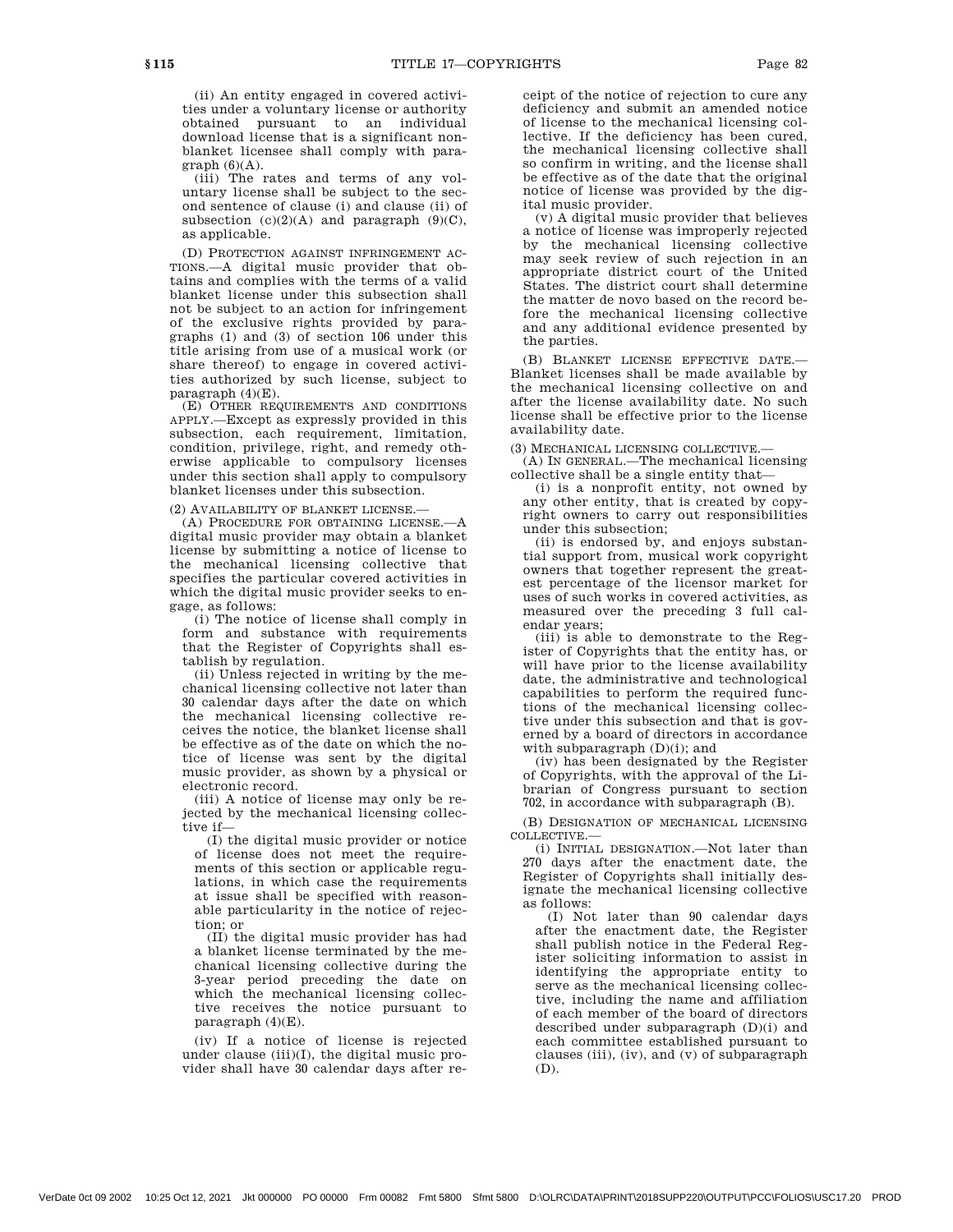(II) After reviewing the information requested under subclause (I) and making a designation, the Register shall publish notice in the Federal Register setting forth—

(aa) the identity of and contact information for the mechanical licensing collective; and

(bb) the reasons for the designation.

(ii) PERIODIC REVIEW OF DESIGNATION.— Following the initial designation of the mechanical licensing collective, the Register shall, every 5 years, beginning with the fifth full calendar year to commence after the initial designation, publish notice in the Federal Register in the month of January soliciting information concerning whether the existing designation should be continued, or a different entity meeting the criteria described in clauses (i) through (iii) of subparagraph (A) shall be designated. Following publication of such notice, the Register shall—

(I) after reviewing the information submitted and conducting additional proceedings as appropriate, publish notice in the Federal Register of a continuing designation or new designation of the mechanical licensing collective, as the case may be, and the reasons for such a designation, with any new designation to be effective as of the first day of a month that is not less than 6 months and not longer than 9 months after the date on which the Register publishes the notice, as specified by the Register; and

(II) if a new entity is designated as the mechanical licensing collective, adopt regulations to govern the transfer of licenses, funds, records, data, and administrative responsibilities from the existing mechanical licensing collective to the new entity.

(iii) CLOSEST ALTERNATIVE DESIGNA-TION.—If the Register is unable to identify an entity that fulfills each of the qualifications set forth in clauses (i) through (iii) of subparagraph (A), the Register shall designate the entity that most nearly fulfills such qualifications for purposes of carrying out the responsibilities of the mechanical licensing collective.

(C) AUTHORITIES AND FUNCTIONS.—

(i) IN GENERAL.—The mechanical licensing collective is authorized to perform the following functions, subject to more particular requirements as described in this subsection:

(I) Offer and administer blanket licenses, including receipt of notices of license and reports of usage from digital music providers.

(II) Collect and distribute royalties from digital music providers for covered activities.

(III) Engage in efforts to identify musical works (and shares of such works) embodied in particular sound recordings, and to identify and locate the copyright

owners of such musical works (and shares of such works).

(IV) Maintain the musical works database and other information relevant to the administration of licensing activities under this section.

(V) Administer a process by which copyright owners can claim ownership of musical works (and shares of such works), and a process by which royalties for works for which the owner is not identified or located are equitably distributed to known copyright owners.

(VI) Administer collections of the administrative assessment from digital music providers and significant nonblanket licensees, including receipt of notices of nonblanket activity.

(VII) Invest in relevant resources, and arrange for services of outside vendors and others, to support the activities of the mechanical licensing collective.

(VIII) Engage in legal and other efforts to enforce rights and obligations under this subsection, including by filing bankruptcy proofs of claims for amounts owed under licenses, and acting in coordination with the digital licensee coordinator.

(IX) Initiate and participate in proceedings before the Copyright Royalty Judges to establish the administrative assessment under this subsection.

(X) Initiate and participate in proceedings before the Copyright Office with respect to activities under this subsection.

(XI) Gather and provide documentation for use in proceedings before the Copyright Royalty Judges to set rates and terms under this section.

(XII) Maintain records of the activities of the mechanical licensing collective and engage in and respond to audits described in this subsection.

(XIII) Engage in such other activities as may be necessary or appropriate to fulfill the responsibilities of the mechanical licensing collective under this subsection.

(ii) RESTRICTIONS CONCERNING LICENSING AND ADMINISTRATIVE ACTIVITIES.—With respect to the administration of licenses, except as provided in clauses (i) and (iii) and subparagraph (E)(v), the mechanical licensing collective may only—

(I) issue blanket licenses pursuant to subsection (d)(1); and

(II) administer blanket licenses for reproduction or distribution rights in musical works for covered activities, including collecting and distributing royalties, pursuant to blanket licenses.

(iii) ADDITIONAL ADMINISTRATIVE ACTIVI-TIES.—Subject to paragraph  $(11)(C)$ , the mechanical licensing collective may also administer, including by collecting and distributing royalties, voluntary licenses issued by, or individual download licenses obtained from, copyright owners only for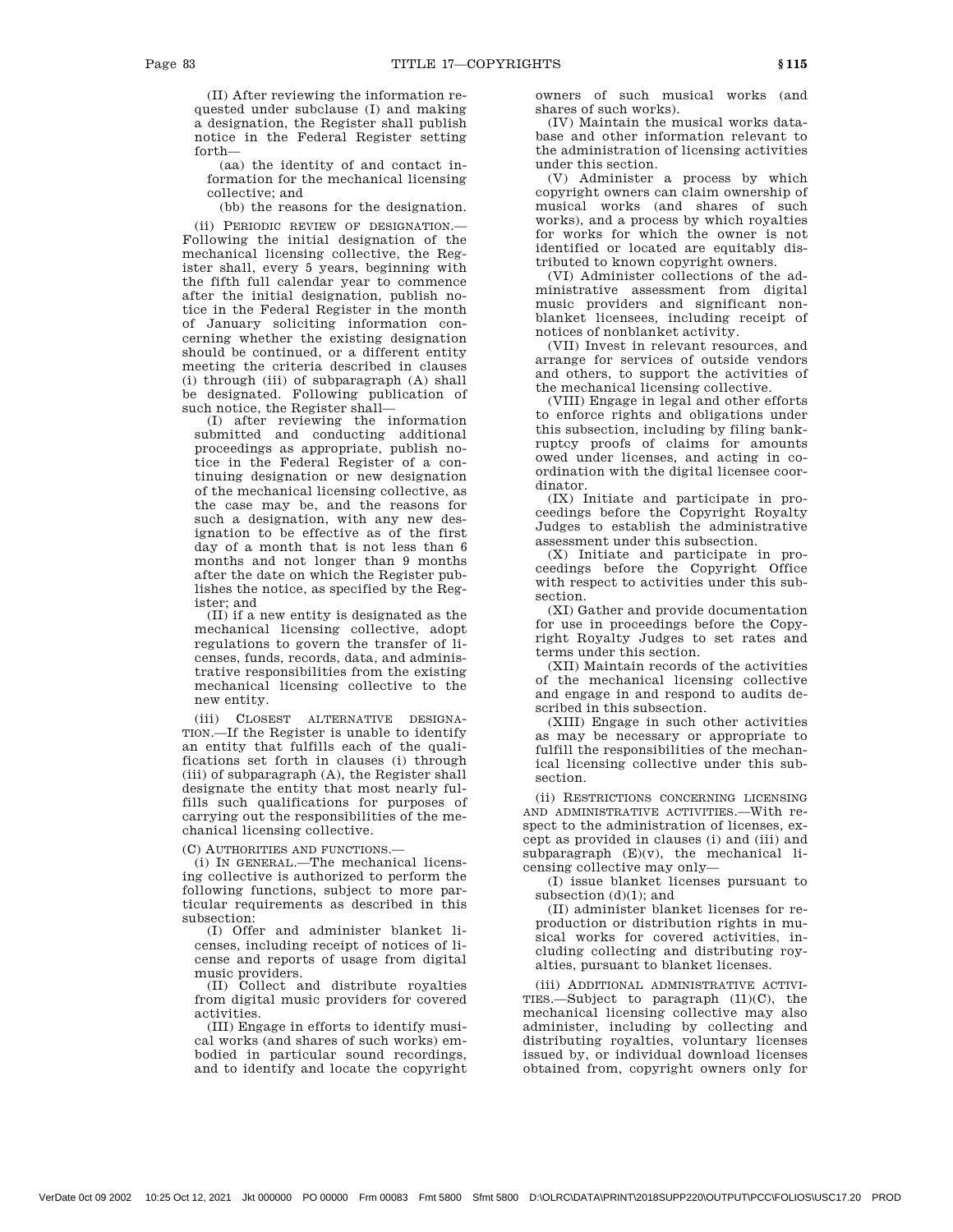reproduction or distribution rights in musical works for covered activities, for which the mechanical licensing collective shall charge reasonable fees for such services.

(iv) RESTRICTION ON LOBBYING.—The mechanical licensing collective may not engage in government lobbying activities, but may engage in the activities described in subclauses (IX), (X), and (XI) of clause (i).

(D) GOVERNANCE.—

(i) BOARD OF DIRECTORS.—The mechanical licensing collective shall have a board of directors consisting of 14 voting members and 3 nonvoting members, as follows:

(I) Ten voting members shall be representatives of music publishers—

(aa) to which songwriters have assigned exclusive rights of reproduction and distribution of musical works with respect to covered activities; and

(bb) none of which may be owned by, or under common control with, any other board member.

(II) Four voting members shall be professional songwriters who have retained and exercise exclusive rights of reproduction and distribution with respect to covered activities with respect to musical works they have authored.

(III) One nonvoting member shall be a representative of the nonprofit trade association of music publishers that represents the greatest percentage of the licensor market for uses of musical works in covered activities, as measured for the 3-year period preceding the date on which the member is appointed.

(IV) One nonvoting member shall be a representative of the digital licensee coordinator, provided that a digital licensee coordinator has been designated pursuant to paragraph (5)(B). Otherwise, the nonvoting member shall be the nonprofit trade association of digital licensees that represents the greatest percentage of the licensee market for uses of musical works in covered activities, as measured over the preceding 3 full calendar years.

(V) One nonvoting member shall be a representative of a nationally recognized nonprofit trade association whose primary mission is advocacy on behalf of songwriters in the United States.

(ii) BYLAWS.—

(I) ESTABLISHMENT.—Not later than 1 year after the date on which the mechanical licensing collective is initially designated by the Register of Copyrights under subparagraph (B)(i), the collective shall establish bylaws to determine issues relating to the governance of the collective, including, but not limited to—

(aa) the length of the term for each member of the board of directors;

(bb) the staggering of the terms of the members of the board of directors;

(cc) a process for filling a seat on the board of directors that is vacated before the end of the term with respect to that seat;

(dd) a process for electing a member to the board of directors; and

(ee) a management structure for daily operation of the collective.

(II) PUBLIC AVAILABILITY.—The mechanical licensing collective shall make the bylaws established under subclause (I) available to the public.

(iii) BOARD MEETINGS.—The board of directors shall meet not less frequently than biannually and discuss matters pertinent to the operations of the mechanical licensing collective, including the mechanical licensing collective budget.

(iv) OPERATIONS ADVISORY COMMITTEE.— The board of directors of the mechanical licensing collective shall establish an operations advisory committee consisting of not fewer than 6 members to make recommendations to the board of directors concerning the operations of the mechanical licensing collective, including the efficient investment in and deployment of information technology and data resources. Such committee shall have an equal number of members of the committee who are—

(I) musical work copyright owners who are appointed by the board of directors of the mechanical licensing collective; and

(II) representatives of digital music providers who are appointed by the digital licensee coordinator.

(v) UNCLAIMED ROYALTIES OVERSIGHT COMMITTEE.—The board of directors of the mechanical licensing collective shall establish and appoint an unclaimed royalties oversight committee consisting of 10 members, 5 of which shall be musical work copyright owners and 5 of which shall be professional songwriters whose works are used in covered activities.

(vi) DISPUTE RESOLUTION COMMITTEE.— The board of directors of the mechanical licensing collective shall establish and appoint a dispute resolution committee that shall—

(I) consist of not fewer than 6 members; and

(II) include an equal number of representatives of musical work copyright owners and professional songwriters.

(vii) MECHANICAL LICENSING COLLECTIVE ANNUAL REPORT.—

(I) IN GENERAL.—Not later than June 30 of each year commencing after the license availability date, the mechanical licensing collective shall post, and make available online for a period of not less than 3 years, an annual report that sets forth information regarding—

(aa) the operational and licensing practices of the collective;

(bb) how royalties are collected and distributed;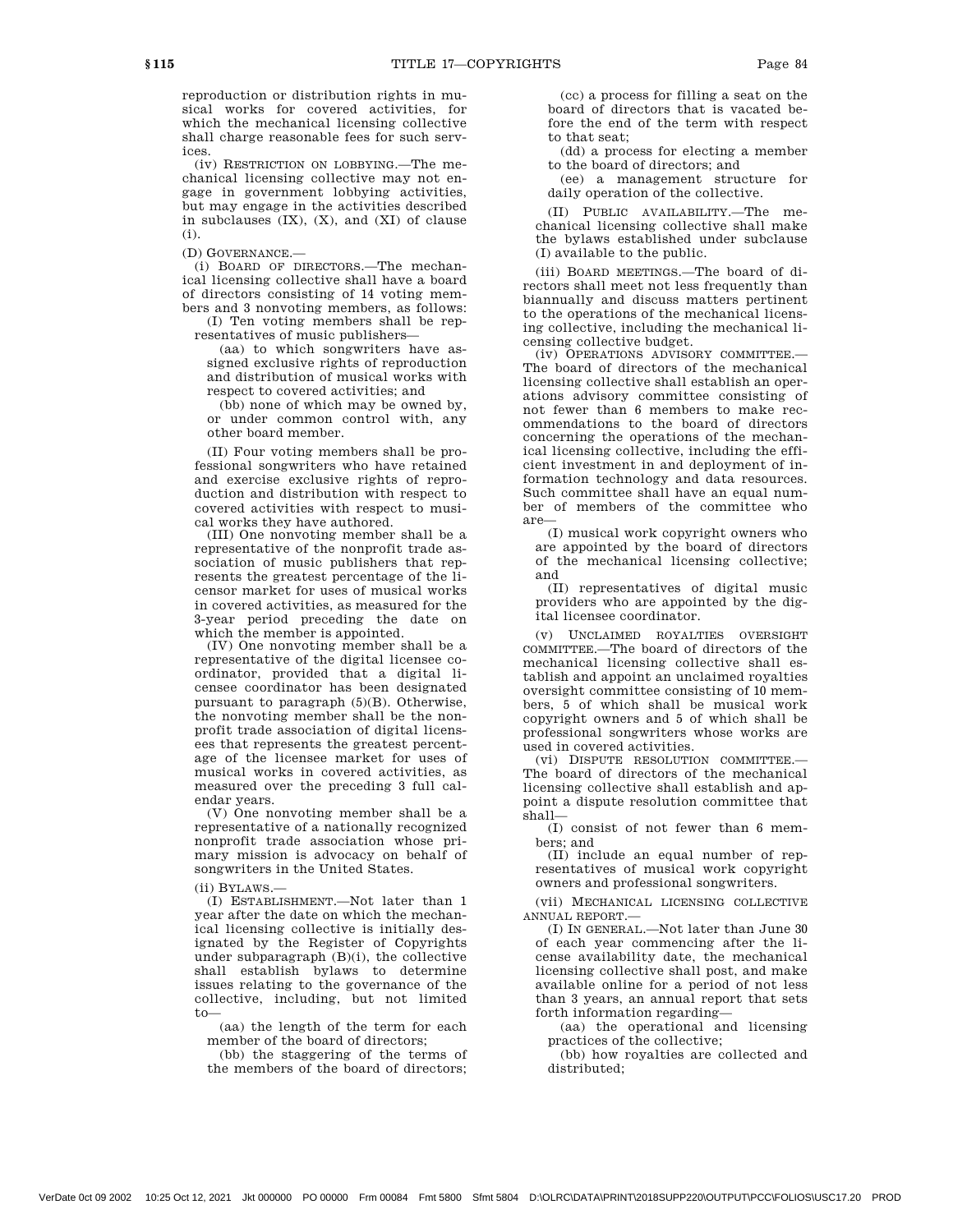(cc) budgeting and expenditures;

(dd) the collective total costs for the preceding calendar year;

(ee) the projected annual mechanical licensing collective budget;

(ff) aggregated royalty receipts and payments;

(gg) expenses that are more than 10 percent of the annual mechanical licensing collective budget; and

(hh) the efforts of the collective to locate and identify copyright owners of unmatched musical works (and shares of works).

(II) SUBMISSION.—On the date on which the mechanical licensing collective posts each report required under subclause (I), the collective shall provide a copy of the report to the Register of Copyrights.

(viii) INDEPENDENT OFFICERS.—An individual serving as an officer of the mechanical licensing collective may not, at the same time, also be an employee or agent of any member of the board of directors of the collective or any entity represented by a member of the board of directors, as described in clause (i).

(ix) OVERSIGHT AND ACCOUNTABILITY.—

(I) IN GENERAL.—The mechanical licensing collective shall—

(aa) ensure that the policies and practices of the collective are transparent and accountable;

(bb) identify a point of contact for publisher inquiries and complaints with timely redress; and

(cc) establish an anti-comingling policy for funds not collected under this section and royalties collected under this section.

(II) AUDITS.—

(aa) IN GENERAL.—Beginning in the fourth full calendar year that begins after the initial designation of the mechanical licensing collective by the Register of Copyrights under subparagraph (B)(i), and in every fifth calendar year thereafter, the collective shall retain a qualified auditor that shall—

(AA) examine the books, records, and operations of the collective;

(BB) prepare a report for the board of directors of the collective with respect to the matters described in item (bb); and

(CC) not later than December 31 of the year in which the qualified auditor is retained, deliver the report described in subitem (BB) to the board of directors of the collective.

(bb) MATTERS ADDRESSED.—Each report prepared under item (aa) shall address the implementation and efficacy of procedures of the mechanical licensing collective—

(AA) for the receipt, handling, and distribution of royalty funds, including any amounts held as unclaimed royalties;

(BB) to guard against fraud, abuse, waste, and the unreasonable use of funds; and

(CC) to protect the confidentiality of financial, proprietary, and other sensitive information.

(cc) PUBLIC AVAILABILITY.—With respect to each report prepared under item (aa), the mechanical licensing collective shall—

(AA) submit the report to the Register of Copyrights; and

(BB) make the report available to the public.

(E) MUSICAL WORKS DATABASE.—

(i) ESTABLISHMENT AND MAINTENANCE OF DATABASE.—The mechanical licensing collective shall establish and maintain a database containing information relating to musical works (and shares of such works) and, to the extent known, the identity and location of the copyright owners of such works (and shares thereof) and the sound recordings in which the musical works are embodied. In furtherance of maintaining such database, the mechanical licensing collective shall engage in efforts to identify the musical works embodied in particular sound recordings, as well as to identify and locate the copyright owners of such works (and shares thereof), and update such data as appropriate.

(ii) MATCHED WORKS.—With respect to musical works (and shares thereof) that have been matched to copyright owners, the musical works database shall include—

(I) the title of the musical work;

(II) the copyright owner of the work (or share thereof), and the ownership percentage of that owner;

(III) contact information for such copyright owner;

(IV) to the extent reasonably available to the mechanical licensing collective—

(aa) the international standard musical work code for the work; and

(bb) identifying information for sound recordings in which the musical work is embodied, including the name of the sound recording, featured artist, sound recording copyright owner, producer, international standard recording code, and other information commonly used to assist in associating sound recordings with musical works; and

(V) such other information as the Register of Copyrights may prescribe by regulation.

(iii) UNMATCHED WORKS.—With respect to unmatched musical works (and shares of works) in the database, the musical works database shall include—

(I) to the extent reasonably available to the mechanical licensing collective—

(aa) the title of the musical work;

(bb) the ownership percentage for which an owner has not been identified;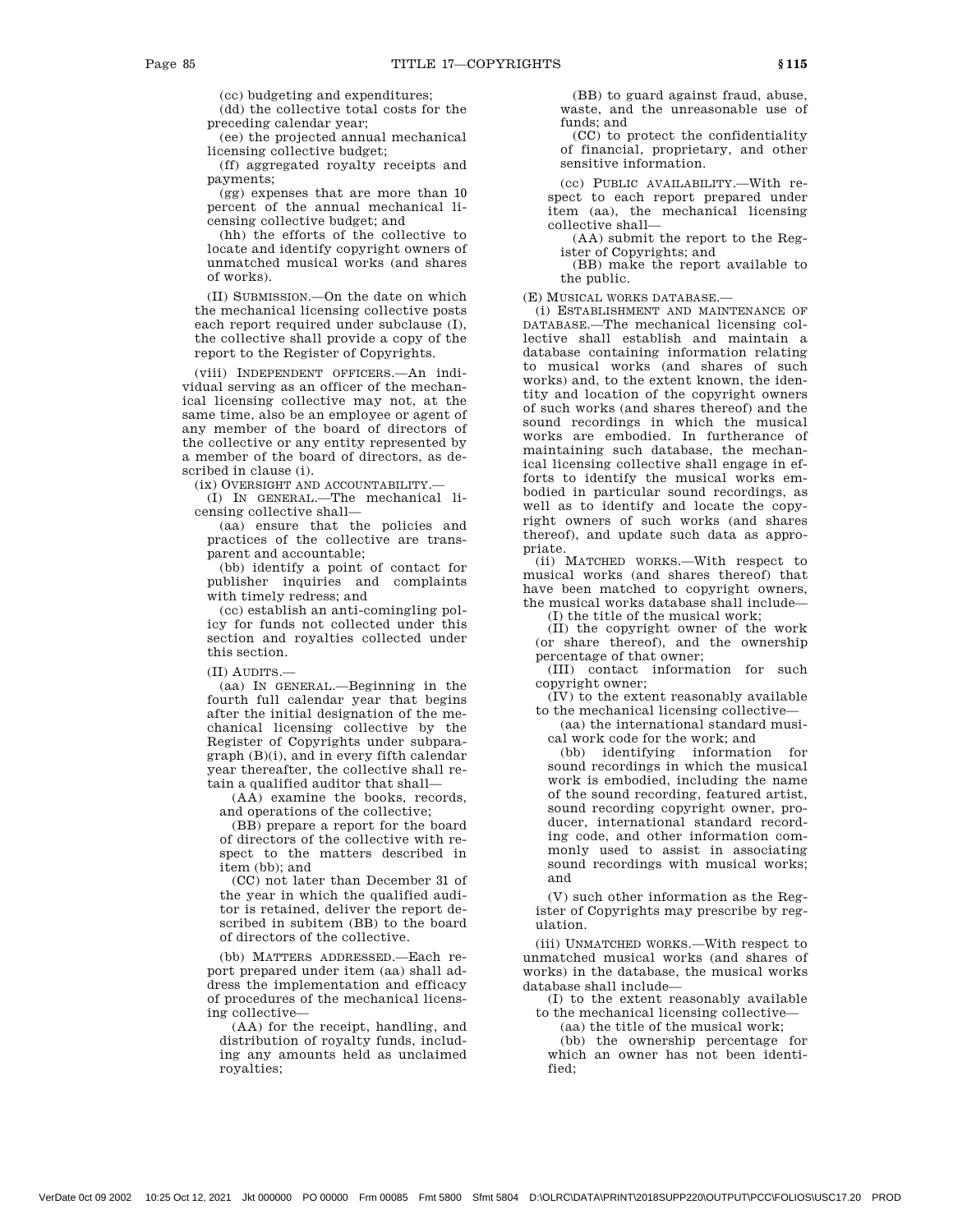(cc) if a copyright owner has been identified but not located, the identity of such owner and the ownership percentage of that owner;

(dd) identifying information for sound recordings in which the work is embodied, including sound recording name, featured artist, sound recording copyright owner, producer, international standard recording code, and other information commonly used to assist in associating sound recordings with musical works; and

(ee) any additional information reported to the mechanical licensing collective that may assist in identifying the work; and

(II) such other information relating to the identity and ownership of musical works (and shares of such works) as the Register of Copyrights may prescribe by regulation.

(iv) SOUND RECORDING INFORMATION.— Each musical work copyright owner with any musical work listed in the musical works database shall engage in commercially reasonable efforts to deliver to the mechanical licensing collective, including for use in the musical works database, to the extent such information is not then available in the database, information regarding the names of the sound recordings in which that copyright owner's musical works (or shares thereof) are embodied, to the extent practicable.

(v) ACCESSIBILITY OF DATABASE.—The musical works database shall be made available to members of the public in a searchable, online format, free of charge. The mechanical licensing collective shall make such database available in a bulk, machine-readable format, through a widely available software application, to the following entities:

(I) Digital music providers operating under the authority of valid notices of license, free of charge.

(II) Significant nonblanket licensees in compliance with their obligations under paragraph (6), free of charge.

(III) Authorized vendors of the entities described in subclauses (I) and (II), free of charge.

(IV) The Register of Copyrights, free of charge (but the Register shall not treat such database or any information therein as a Government record).

(V) Any other person or entity for a fee not to exceed the marginal cost to the mechanical licensing collective of providing the database to such person or entity.

(vi) ADDITIONAL REQUIREMENTS.—The Register of Copyrights shall establish requirements by regulations to ensure the usability, interoperability, and usage restrictions of the musical works database.

(F) NOTICES OF LICENSE AND NONBLANKET ACTIVITY.—

(i) NOTICES OF LICENSES.—The mechanical licensing collective shall receive, review, and confirm or reject notices of license from digital music providers, as provided in paragraph (2)(A). The collective shall maintain a current, publicly accessible list of blanket licenses that includes contact information for the licensees and the effective dates of such licenses.

(ii) NOTICES OF NONBLANKET ACTIVITY.— The mechanical licensing collective shall receive notices of nonblanket activity from significant nonblanket licensees, as provided in paragraph (6)(A). The collective shall maintain a current, publicly accessible list of notices of nonblanket activity that includes contact information for significant nonblanket licensees and the dates of receipt of such notices.

(G) COLLECTION AND DISTRIBUTION OF ROY-ALTIES.—

(i) IN GENERAL.—Upon receiving reports of usage and payments of royalties from digital music providers for covered activities, the mechanical licensing collective shall—

(I) engage in efforts to—

(aa) identify the musical works embodied in sound recordings reflected in such reports, and the copyright owners of such musical works (and shares thereof);

(bb) confirm uses of musical works subject to voluntary licenses and individual download licenses, and the corresponding pro rata amounts to be deducted from royalties that would otherwise be due under the blanket license; and

(cc) confirm proper payment of royalties due;

(II) distribute royalties to copyright owners in accordance with the usage and other information contained in such reports, as well as the ownership and other information contained in the records of the collective; and

(III) deposit into an interest-bearing account, as provided in subparagraph (H)(ii), royalties that cannot be distributed due to—

(aa) an inability to identify or locate a copyright owner of a musical work (or share thereof); or

(bb) a pending dispute before the dispute resolution committee of the mechanical licensing collective.

(ii) OTHER COLLECTION EFFORTS.—Any royalties recovered by the mechanical licensing collective as a result of efforts to enforce rights or obligations under a blanket license, including through a bankruptcy proceeding or other legal action, shall be distributed to copyright owners based on available usage information and in accordance with the procedures described in subclauses (I) and (II) of clause (i), on a pro rata basis in proportion to the overall percentage recovery of the total royalties owed, with any pro rata share of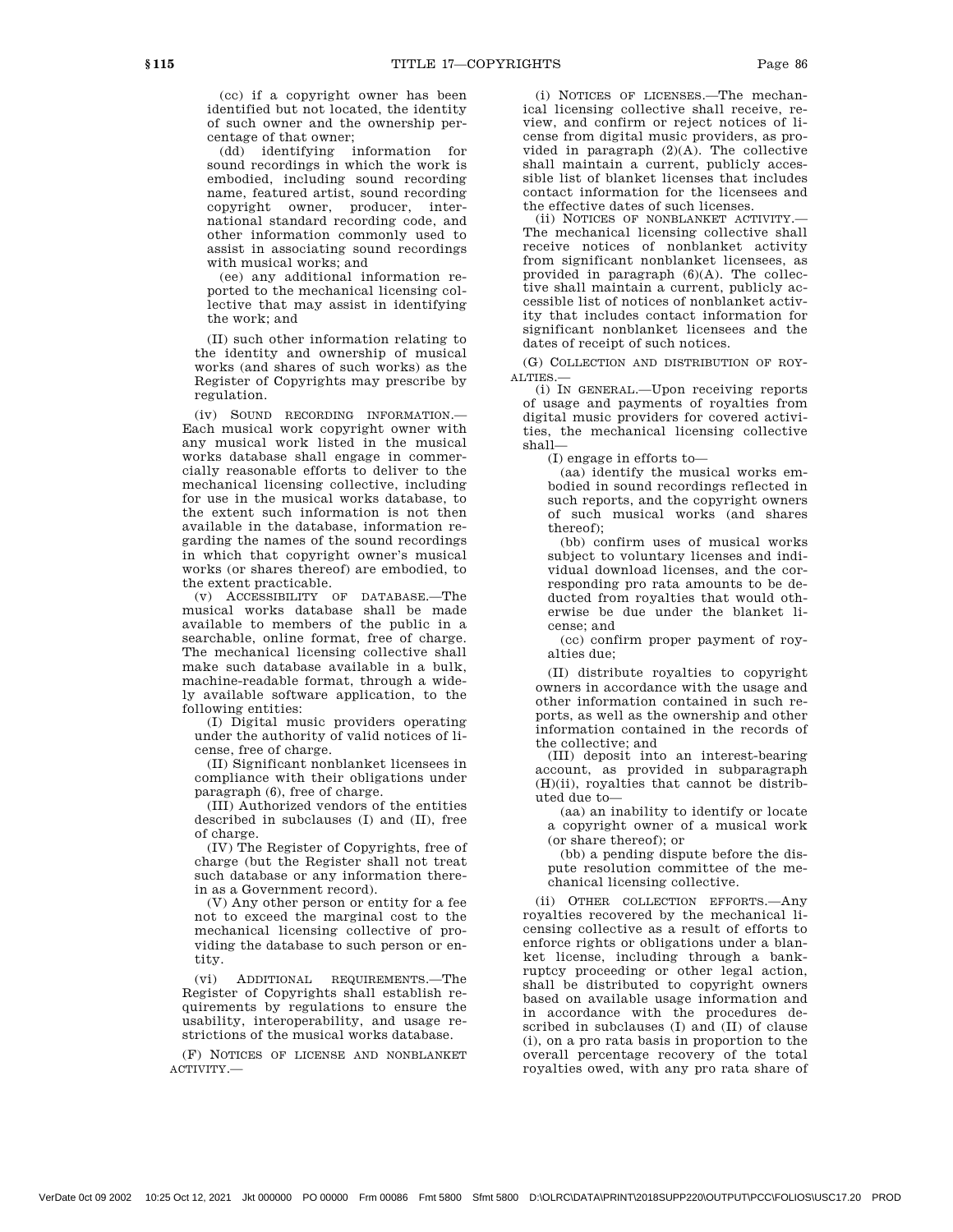royalties that cannot be distributed deposited in an interest-bearing account as provided in subparagraph (H)(ii).

(H) HOLDING OF ACCRUED ROYALTIES.—

(i) HOLDING PERIOD.—The mechanical licensing collective shall hold accrued royalties associated with particular musical works (and shares of works) that remain unmatched for a period of not less than 3 years after the date on which the funds were received by the mechanical licensing collective, or not less than 3 years after the date on which the funds were accrued by a digital music provider that subsequently transferred such funds to the mechanical licensing collective pursuant to paragraph (10)(B), whichever period expires sooner.

(ii) INTEREST-BEARING ACCOUNT.—Accrued royalties for unmatched works (and shares thereof) shall be maintained by the mechanical licensing collective in an interest-bearing account that earns monthly interest—

(I) at the Federal, short-term rate; and (II) that accrues for the benefit of copyright owners entitled to payment of such accrued royalties.

(I) MUSICAL WORKS CLAIMING PROCESS.— When a copyright owner of an unmatched work (or share of a work) has been identified and located in accordance with the procedures of the mechanical licensing collective, the collective shall—

(i) update the musical works database and the other records of the collective accordingly; and

(ii) provided that accrued royalties for the musical work (or share thereof) have not yet been included in a distribution pursuant to subparagraph (J)(i), pay such accrued royalties and a proportionate amount of accrued interest associated with that work (or share thereof) to the copyright owner, accompanied by a cumulative statement of account reflecting usage of such work and accrued royalties based on information provided by digital music providers to the mechanical licensing collective.

(J) DISTRIBUTION OF UNCLAIMED ACCRUED ROYALTIES.—

(i) DISTRIBUTION PROCEDURES.—After the expiration of the prescribed holding period for accrued royalties provided in subparagraph (H)(i), the mechanical licensing collective shall distribute such accrued royalties, along with a proportionate share of accrued interest, to copyright owners identified in the records of the collective, subject to the following requirements, and in accordance with the policies and procedures established under clause (ii):

(I) The first such distribution shall occur on or after January 1 of the second full calendar year to commence after the license availability date, with not less than 1 such distribution to take place during each calendar year thereafter.

(II) Copyright owners' payment shares for unclaimed accrued royalties for particular reporting periods shall be determined in a transparent and equitable manner based on data indicating the relative market shares of such copyright owners as reflected in reports of usage provided by digital music providers for covered activities for the periods in question, including, in addition to usage data provided to the mechanical licensing collective, usage data provided to copyright owners under voluntary licenses and individual download licenses for covered activities, to the extent such information is available to the mechanical licensing collective. In furtherance of the determination of equitable market shares under this subparagraph—

(aa) the mechanical licensing collective may require copyright owners seeking distributions of unclaimed accrued royalties to provide, or direct the provision of, information concerning the usage of musical works under voluntary licenses and individual download licenses for covered activities; and

(bb) the mechanical licensing collective shall take appropriate steps to safeguard the confidentiality and security of usage, financial, and other sensitive data used to compute market shares in accordance with the confidentiality provisions prescribed by the Register of Copyrights under para $graph (12)(C)$ .

(ii) ESTABLISHMENT OF DISTRIBUTION POLI-CIES.—The unclaimed royalties oversight committee established under subparagraph  $(D)(v)$  shall establish policies and procedures for the distribution of unclaimed accrued royalties and accrued interest in accordance with this subparagraph, including the provision of usage data to copyright owners to allocate payments and credits to songwriters pursuant to clause (iv), subject to the approval of the board of directors of the mechanical licensing collective.

(iii) PUBLIC NOTICE OF UNCLAIMED AC-CRUED ROYALTIES.—The mechanical licensing collective shall—

(I) maintain a publicly accessible online facility with contact information for the collective that lists unmatched musical works (and shares of works), through which a copyright owner may assert an ownership claim with respect to such a work (and a share of such a work);

(II) engage in diligent, good-faith efforts to publicize, throughout the music industry—

(aa) the existence of the collective and the ability to claim unclaimed accrued royalties for unmatched musical works (and shares of such works) held by the collective;

(bb) the procedures by which copyright owners may identify themselves and provide contact, ownership, and other relevant information to the col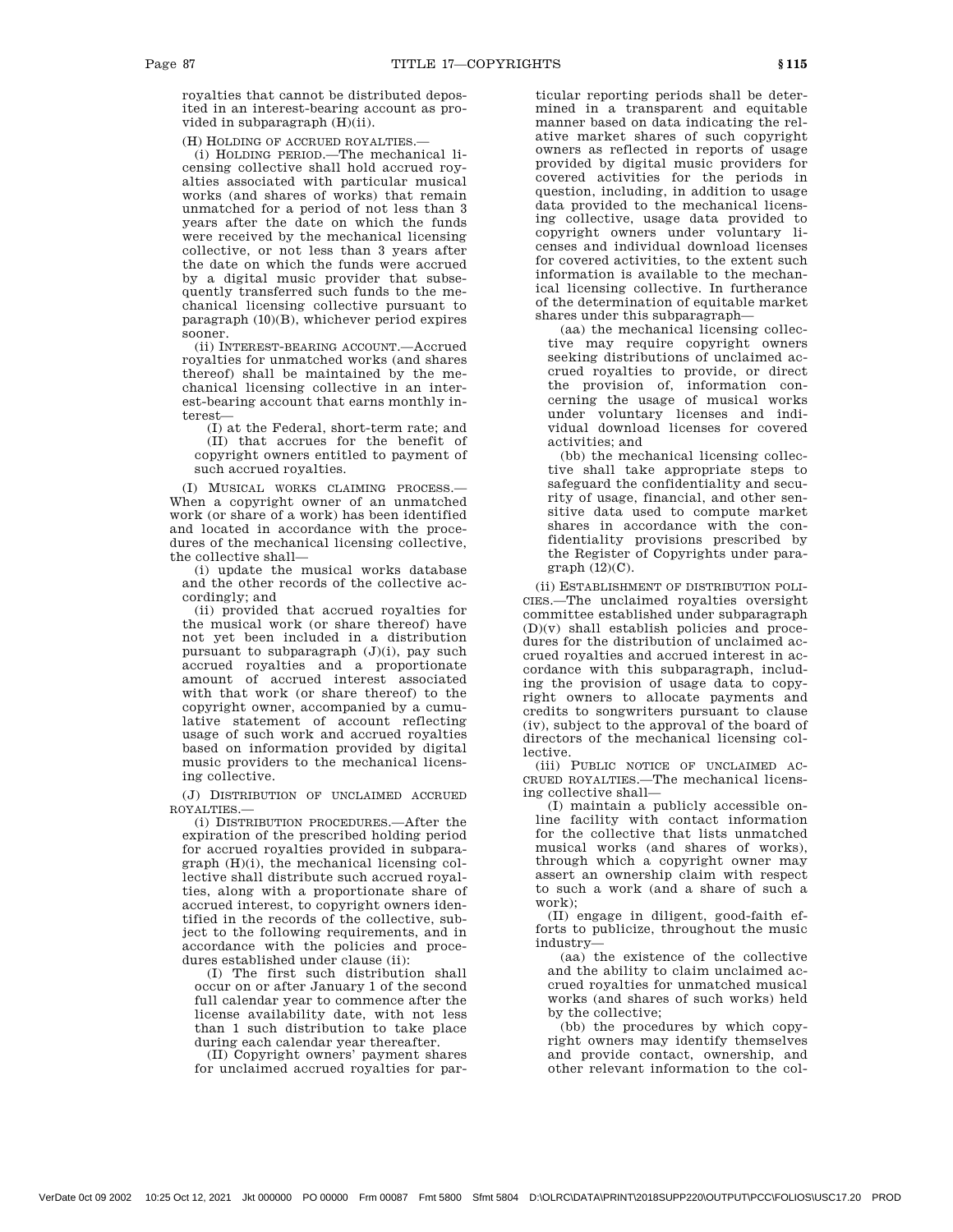lective in order to receive payments of accrued royalties;

(cc) any transfer of accrued royalties for musical works under paragraph (10)(B), not later than 180 days after the date on which the transfer is received; and

(dd) any pending distribution of unclaimed accrued royalties and accrued interest, not less than 90 days before the date on which the distribution is made; and

(III) as appropriate, participate in music industry conferences and events for the purpose of publicizing the matters described in subclause (II).

(iv) SONGWRITER PAYMENTS.—Copyright owners that receive a distribution of unclaimed accrued royalties and accrued interest shall pay or credit a portion to songwriters (or the authorized agents of songwriters) on whose behalf the copyright owners license or administer musical works for covered activities, in accordance with applicable contractual terms, but notwithstanding any agreement to the contrary—

(I) such payments and credits to songwriters shall be allocated in proportion to reported usage of individual musical works by digital music providers during the reporting periods covered by the distribution from the mechanical licensing collective; and

(II) in no case shall the payment or credit to an individual songwriter be less than 50 percent of the payment received by the copyright owner attributable to usage of musical works (or shares of works) of that songwriter.

(K) DISPUTE RESOLUTION.—The dispute resolution committee established under subparagraph (D)(vi) shall establish policies and procedures—

(i) for copyright owners to address in a timely and equitable manner disputes relating to ownership interests in musical works licensed under this section and allocation and distribution of royalties by the mechanical licensing collective, subject to the approval of the board of directors of the mechanical licensing collective;

(ii) that shall include a mechanism to hold disputed funds in accordance with the requirements described in subparagraph (H)(ii) pending resolution of the dispute; and

(iii) except as provided in paragraph (11)(D), that shall not affect any legal or equitable rights or remedies available to any copyright owner or songwriter concerning ownership of, and entitlement to royalties for, a musical work.

(L) VERIFICATION OF PAYMENTS BY MECHAN-ICAL LICENSING COLLECTIVE.—

(i) VERIFICATION PROCESS.—A copyright owner entitled to receive payments of royalties for covered activities from the mechanical licensing collective may, individually or with other copyright owners, conduct an audit of the mechanical licensing collective to verify the accuracy of royalty payments by the mechanical licensing collective to such copyright owner, as follows:

(I) A copyright owner may audit the mechanical licensing collective only once in a year for any or all of the 3 calendar years preceding the year in which the audit is commenced, and may not audit records for any calendar year more than once.

(II) The audit shall be conducted by a qualified auditor, who shall perform the audit during the ordinary course of business by examining the books, records, and data of the mechanical licensing collective, according to generally accepted auditing standards and subject to applicable confidentiality requirements prescribed by the Register of Copyrights under paragraph (12)(C).

(III) The mechanical licensing collective shall make such books, records, and data available to the qualified auditor and respond to reasonable requests for relevant information, and shall use commercially reasonable efforts to facilitate access to relevant information maintained by third parties.

(IV) To commence the audit, any copyright owner shall file with the Copyright Office a notice of intent to conduct an audit of the mechanical licensing collective, identifying the period of time to be audited, and shall simultaneously deliver a copy of such notice to the mechanical licensing collective. The Register of Copyrights shall cause the notice of audit to be published in the Federal Register not later than 45 calendar days after the date on which the notice is received.

(V) The qualified auditor shall determine the accuracy of royalty payments, including whether an underpayment or overpayment of royalties was made by the mechanical licensing collective to each auditing copyright owner, except that, before providing a final audit report to any such copyright owner, the qualified auditor shall provide a tentative draft of the report to the mechanical licensing collective and allow the mechanical licensing collective a reasonable opportunity to respond to the findings, including by clarifying issues and correcting factual errors.

(VI) The auditing copyright owner or owners shall bear the cost of the audit. In case of an underpayment to any copyright owner, the mechanical licensing collective shall pay the amounts of any such underpayment to such auditing copyright owner, as appropriate. In case of an overpayment by the mechanical licensing collective, the mechanical licensing collective may debit the account of the auditing copyright owner or owners for such overpaid amounts, or such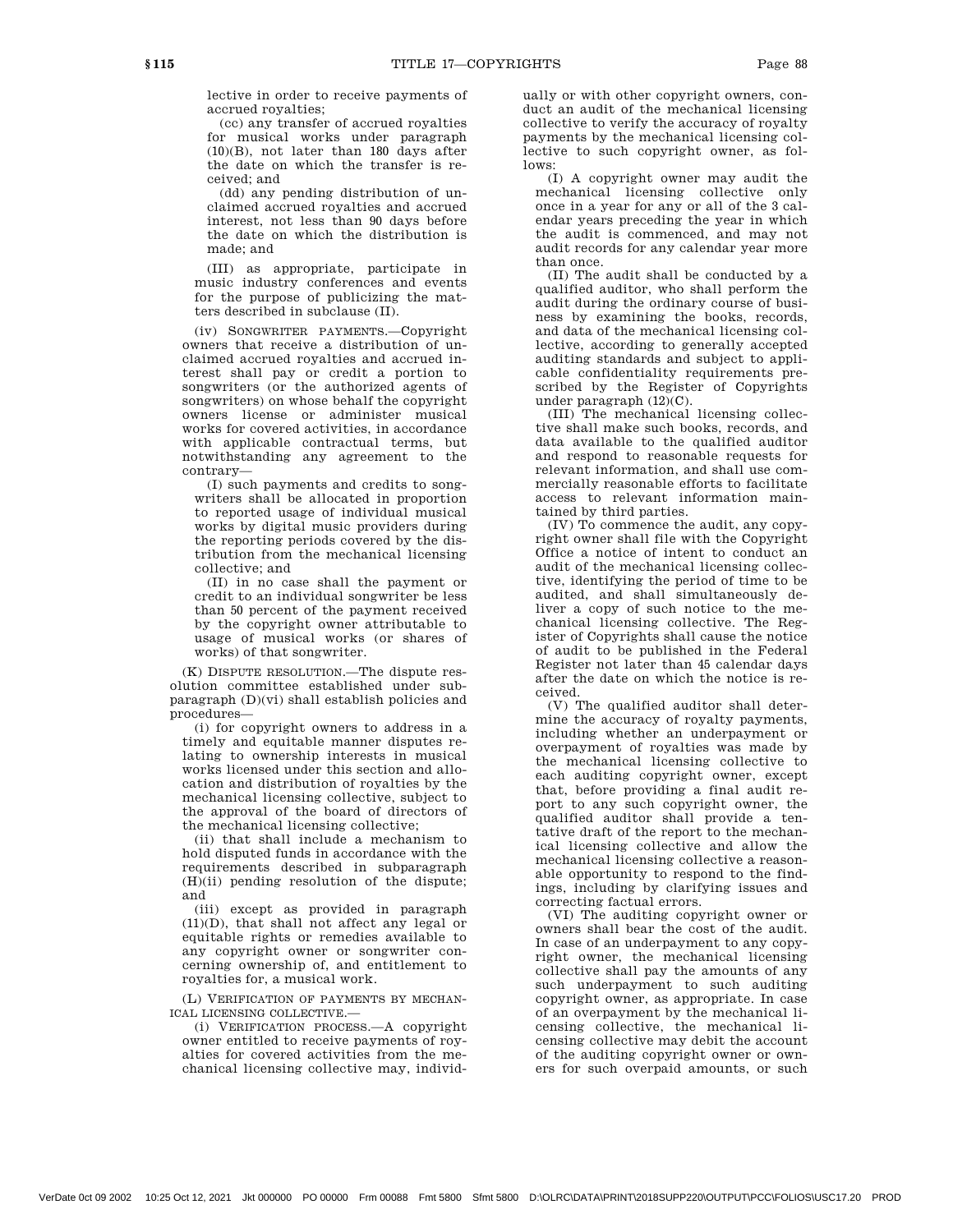owner or owners shall refund overpaid amounts to the mechanical licensing collective, as appropriate.

(ii) ALTERNATIVE VERIFICATION PROCE-DURES.—Nothing in this subparagraph shall preclude a copyright owner and the mechanical licensing collective from agreeing to audit procedures different from those described in this subparagraph, except that a notice of the audit shall be provided to and published by the Copyright Office as described in clause  $(i)(IV)$ .

(M) RECORDS OF MECHANICAL LICENSING COLLECTIVE.—

(i) RECORDS MAINTENANCE.—The mechanical licensing collective shall ensure that all material records of the operations of the mechanical licensing collective, including those relating to notices of license, the administration of the claims process of the mechanical licensing collective, reports of usage, royalty payments, receipt and maintenance of accrued royalties, royalty distribution processes, and legal matters, are preserved and maintained in a secure and reliable manner, with appropriate commercially reasonable safeguards against unauthorized access, copying, and disclosure, and subject to the confidentiality requirements prescribed by the Register of Copyrights under paragraph (12)(C) for a period of not less than 7 years after the date of creation or receipt, whichever occurs later.

(ii) RECORDS ACCESS.—The mechanical licensing collective shall provide prompt access to electronic and other records pertaining to the administration of a copyright owner's musical works upon reasonable written request of the owner or the authorized representative of the owner.

(4) TERMS AND CONDITIONS OF BLANKET LI-CENSE.—A blanket license is subject to, and conditioned upon, the following requirements: (A) ROYALTY REPORTING AND PAYMENTS.—

(i) MONTHLY REPORTS AND PAYMENT.—A digital music provider shall report and pay royalties to the mechanical licensing collective under the blanket license on a monthly basis in accordance with clause (ii) and subsection  $(c)(2)(I)$ , except that the monthly reporting shall be due on the date that is 45 calendar days, rather than 20 calendar days, after the end of the monthly reporting period.

(ii) DATA TO BE REPORTED.—In reporting usage of musical works to the mechanical licensing collective, a digital music provider shall provide usage data for musical works used under the blanket license and usage data for musical works used in covered activities under voluntary licenses and individual download licenses. In the report of usage, the digital music provider shall—

(I) with respect to each sound recording embodying a musical work—

(aa) provide identifying information for the sound recording, including sound recording name, featured artist, and, to the extent acquired by the digital music provider in connection with its use of sound recordings of musical works to engage in covered activities, including pursuant to subparagraph (B), sound recording copyright owner, producer, international standard recording code, and other information commonly used in the industry to identify sound recordings and match them to the musical works the sound recordings embody;

(bb) to the extent acquired by the digital music provider in the metadata provided by sound recording copyright owners or other licensors of sound recordings in connection with the use of sound recordings of musical works to engage in covered activities, including pursuant to subparagraph (B), provide information concerning authorship and ownership of the applicable rights in the musical work embodied in the sound recording (including each songwriter, publisher name, and respective ownership share) and the international standard musical work code; and

(cc) provide the number of digital phonorecord deliveries of the sound recording, including limited downloads and interactive streams;

(II) identify and provide contact information for all musical work copyright owners for works embodied in sound recordings as to which a voluntary license, rather than the blanket license, is in effect with respect to the uses being reported; and

(III) provide such other information as the Register of Copyrights shall require by regulation.

(iii) FORMAT AND MAINTENANCE OF RE-PORTS.—Reports of usage provided by digital music providers to the mechanical licensing collective shall be in a machinereadable format that is compatible with the information technology systems of the mechanical licensing collective and meets the requirements of regulations adopted by the Register of Copyrights. The Register shall also adopt regulations setting forth requirements under which records of use shall be maintained and made available to the mechanical licensing collective by digital music providers engaged in covered activities under a blanket license.

(iv) ADOPTION OF REGULATIONS.—The Register of Copyrights shall adopt regulations—

(I) setting forth requirements under which records of use shall be maintained and made available to the mechanical licensing collective by digital music providers engaged in covered activities under a blanket license; and

(II) regarding adjustments to reports of usage by digital music providers, including mechanisms to account for overpayment and underpayment of royalties in prior periods.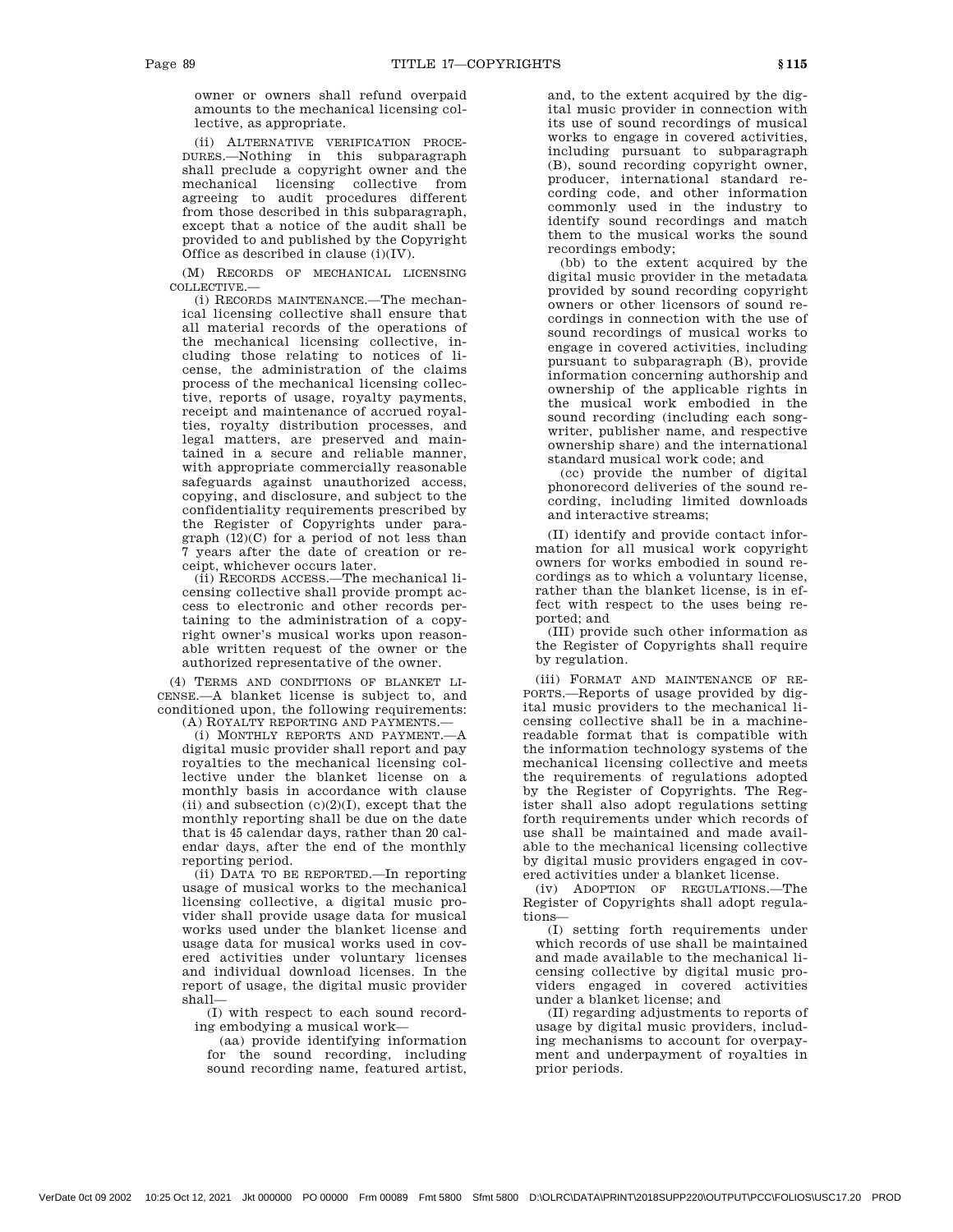(B) COLLECTION OF SOUND RECORDING INFOR-MATION.—A digital music provider shall engage in good-faith, commercially reasonable efforts to obtain from sound recording copyright owners and other licensors of sound recordings made available through the service of such digital music provider information concerning—

(i) sound recording copyright owners, producers, international standard recording codes, and other information commonly used in the industry to identify sound recordings and match them to the musical works the sound recordings embody; and

(ii) the authorship and ownership of musical works, including songwriters, publisher names, ownership shares, and international standard musical work codes.

(C) PAYMENT OF ADMINISTRATIVE ASSESS-MENT.—A digital music provider and any significant nonblanket licensee shall pay the administrative assessment established under paragraph  $(7)(D)$  in accordance with this subsection and applicable regulations.

(D) VERIFICATION OF PAYMENTS BY DIGITAL MUSIC PROVIDERS.—

(i) VERIFICATION PROCESS.—The mechanical licensing collective may conduct an audit of a digital music provider operating under the blanket license to verify the accuracy of royalty payments by the digital music provider to the mechanical licensing collective as follows:

(I) The mechanical licensing collective may commence an audit of a digital music provider not more frequently than once in any 3-calendar-year period to cover a verification period of not more than the 3 full calendar years preceding the date of commencement of the audit, and such audit may not audit records for any such 3-year verification period more than once.

(II) The audit shall be conducted by a qualified auditor, who shall perform the audit during the ordinary course of business by examining the books, records, and data of the digital music provider, according to generally accepted auditing standards and subject to applicable confidentiality requirements prescribed by the Register of Copyrights under para $graph (12)(C)$ .

(III) The digital music provider shall make such books, records, and data available to the qualified auditor and respond to reasonable requests for relevant information, and shall use commercially reasonable efforts to provide access to relevant information maintained with respect to a digital music provider by third parties.

(IV) To commence the audit, the mechanical licensing collective shall file with the Copyright Office a notice of intent to conduct an audit of the digital music provider, identifying the period of time to be audited, and shall simultaneously deliver a copy of such notice to the digital music provider. The Register

of Copyrights shall cause the notice of audit to be published in the Federal Register not later than 45 calendar days after the date on which notice is received.

(V) The qualified auditor shall determine the accuracy of royalty payments, including whether an underpayment or overpayment of royalties was made by the digital music provider to the mechanical licensing collective, except that, before providing a final audit report to the mechanical licensing collective, the qualified auditor shall provide a tentative draft of the report to the digital music provider and allow the digital music provider a reasonable opportunity to respond to the findings, including by clarifying issues and correcting factual errors.

(VI) The mechanical licensing collective shall pay the cost of the audit, unless the qualified auditor determines that there was an underpayment by the digital music provider of not less than 10 percent, in which case the digital music provider shall bear the reasonable costs of the audit, in addition to paying the amount of any underpayment to the mechanical licensing collective. In case of an overpayment by the digital music provider, the mechanical licensing collective shall provide a credit to the account of the digital music provider.

(VII) A digital music provider may not assert section 507 or any other Federal or State statute of limitations, doctrine of laches or estoppel, or similar provision as a defense to a legal action arising from an audit under this subparagraph if such legal action is commenced not more than 6 years after the commencement of the audit that is the basis for such action.

(ii) ALTERNATIVE VERIFICATION PROCE-DURES.—Nothing in this subparagraph shall preclude the mechanical licensing collective and a digital music provider from agreeing to audit procedures different from those described in this subparagraph, except that a notice of the audit shall be provided to and published by the Copyright Office as described in clause  $(i)(IV).$ 

(E) DEFAULT UNDER BLANKET LICENSE.

(i) CONDITIONS OF DEFAULT.—A digital music provider shall be in default under a blanket license if the digital music provider—

(I) fails to provide 1 or more monthly reports of usage to the mechanical licensing collective when due;

(II) fails to make a monthly royalty or late fee payment to the mechanical licensing collective when due, in all or material part;

(III) provides 1 or more monthly reports of usage to the mechanical licensing collective that, on the whole, is or are materially deficient as a result of in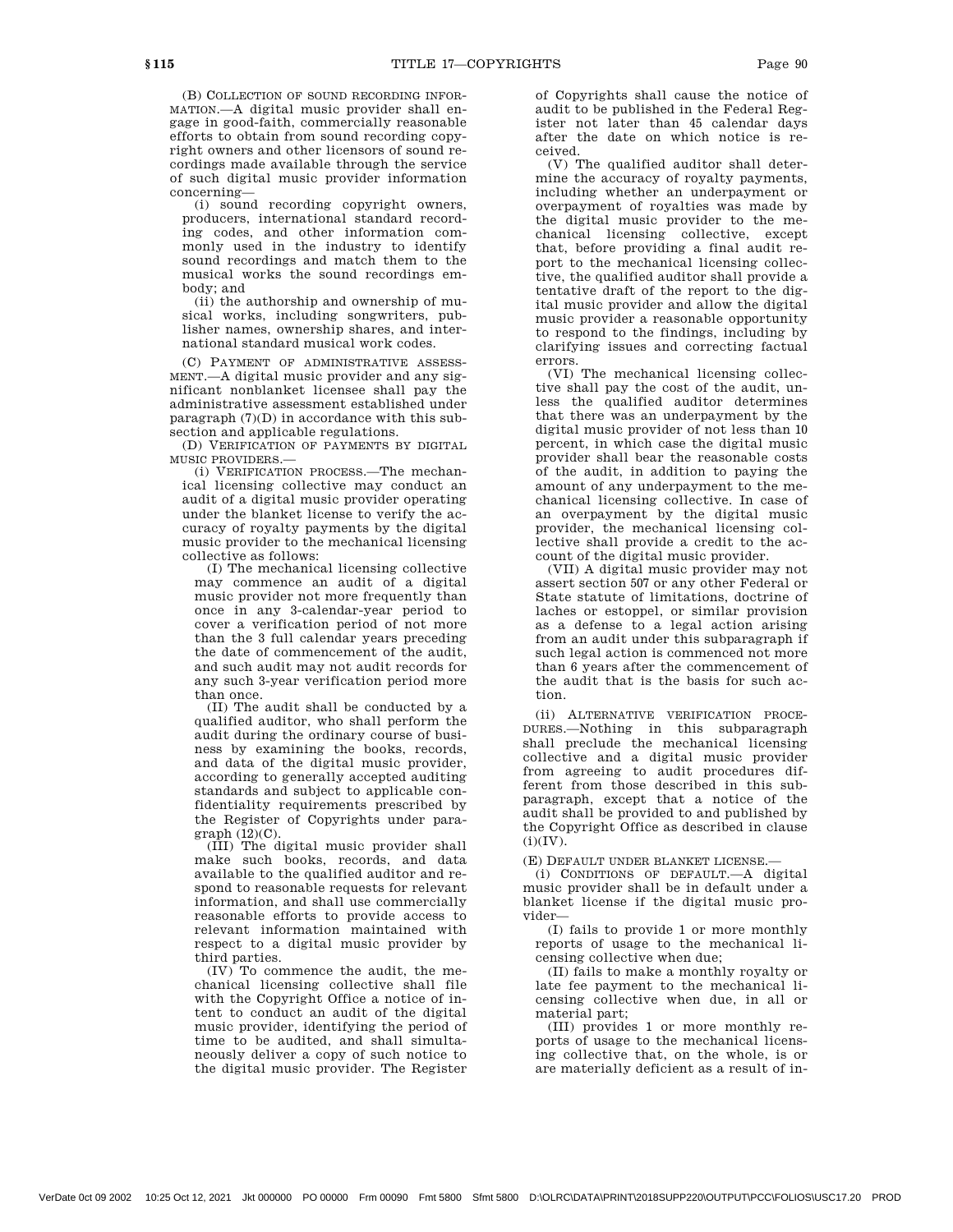accurate, missing, or unreadable data, where the correct data was available to the digital music provider and required to be reported under this section and applicable regulations;

(IV) fails to pay the administrative assessment as required under this subsection and applicable regulations; or

(V) after being provided written notice by the mechanical licensing collective, refuses to comply with any other material term or condition of the blanket license under this section for a period of not less than 60 calendar days.

(ii) NOTICE OF DEFAULT AND TERMI-NATION.—In case of a default by a digital music provider, the mechanical licensing collective may proceed to terminate the blanket license of the digital music provider as follows:

(I) The mechanical licensing collective shall provide written notice to the digital music provider describing with reasonable particularity the default and advising that unless such default is cured not later than 60 calendar days after the date of the notice, the blanket license will automatically terminate at the end of that period.

(II) If the digital music provider fails to remedy the default before the end of the 60-day period described in subclause (I), the license shall terminate without any further action on the part of the mechanical licensing collective. Such termination renders the making of all digital phonorecord deliveries of all musical works (and shares thereof) covered by the blanket license for which the royalty or administrative assessment has not been paid actionable as acts of infringement under section 501 and subject to the remedies provided by sections 502 through 506.

(iii) NOTICE TO COPYRIGHT OWNERS.—The mechanical licensing collective shall provide written notice of any termination under this subparagraph to copyright owners of affected works.

(iv) REVIEW BY FEDERAL DISTRICT COURT.—A digital music provider that believes a blanket license was improperly terminated by the mechanical licensing collective may seek review of such termination in an appropriate district court of the United States. The district court shall determine the matter de novo based on the record before the mechanical licensing collective and any additional supporting evidence presented by the parties.

(5) DIGITAL LICENSEE COORDINATOR.—

(A) IN GENERAL.—The digital licensee coordinator shall be a single entity that—

(i) is a nonprofit, not owned by any other entity, that is created to carry out responsibilities under this subsection;

(ii) is endorsed by and enjoys substantial support from digital music providers and significant nonblanket licensees that together represent the greatest percentage

of the licensee market for uses of musical works in covered activities, as measured over the preceding 3 calendar years;

(iii) is able to demonstrate that it has, or will have prior to the license availability date, the administrative capabilities to perform the required functions of the digital licensee coordinator under this subsection; and

(iv) has been designated by the Register of Copyrights, with the approval of the Librarian of Congress pursuant to section 702, in accordance with subparagraph (B).

(B) DESIGNATION OF DIGITAL LICENSEE COOR-DINATOR.—

(i) INITIAL DESIGNATION.—The Register of Copyrights shall initially designate the digital licensee coordinator not later than 270 days after the enactment date, in accordance with the same procedure described for designation of the mechanical licensing collective in paragraph (3)(B)(i).

(ii) PERIODIC REVIEW OF DESIGNATION.— Following the initial designation of the digital licensee coordinator, the Register of Copyrights shall, every 5 years, beginning with the fifth full calendar year to commence after the initial designation, determine whether the existing designation should be continued, or a different entity meeting the criteria described in clauses (i) through (iii) of subparagraph (A) should be designated, in accordance with the same procedure described for the mechanical licensing collective in para $graph (3)(B)(ii)$ .

(iii) INABILITY TO DESIGNATE.—If the Register of Copyrights is unable to identify an entity that fulfills each of the qualifications described in clauses (i) through (iii) of subparagraph (A) to serve as the digital licensee coordinator, the Register may decline to designate a digital licensee coordinator. The determination of the Register not to designate a digital licensee coordinator shall not negate or otherwise affect any provision of this subsection except to the limited extent that a provision references the digital licensee coordinator. In such case, the reference to the digital licensee coordinator shall be without effect unless and until a new digital licensee coordinator is designated.

(C) AUTHORITIES AND FUNCTIONS.—

(i) IN GENERAL.—The digital licensee coordinator is authorized to perform the following functions, subject to more particular requirements as described in this subsection:

(I) Establish a governance structure, criteria for membership, and any dues to be paid by its members.

(II) Engage in efforts to enforce notice and payment obligations with respect to the administrative assessment, including by receiving information from and coordinating with the mechanical licensing collective.

(III) Initiate and participate in proceedings before the Copyright Royalty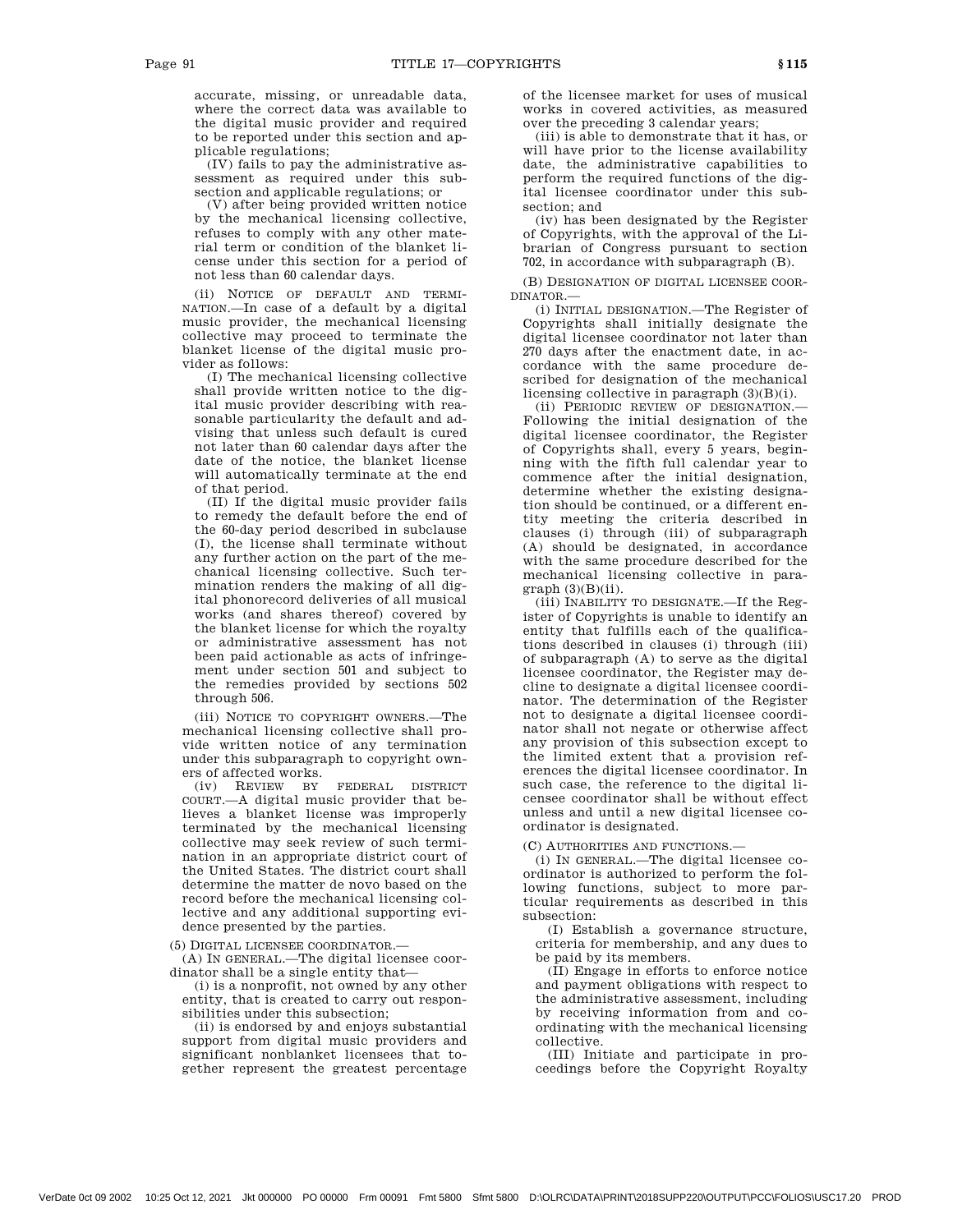Judges to establish the administrative assessment under this subsection.

(IV) Initiate and participate in proceedings before the Copyright Office with respect to activities under this subsection.

(V) Gather and provide documentation for use in proceedings before the Copyright Royalty Judges to set rates and terms under this section.

(VI) Maintain records of its activities. (VII) Assist in publicizing the existence of the mechanical licensing collective and the ability of copyright owners to claim royalties for unmatched musical works (and shares of works) through the collective.

(VIII) Engage in such other activities as may be necessary or appropriate to fulfill its responsibilities under this subsection.

(ii) RESTRICTION ON LOBBYING.—The digital licensee coordinator may not engage in government lobbying activities, but may engage in the activities described in subclauses (III), (IV), and (V) of clause (i).

(iii) ASSISTANCE WITH PUBLICITY FOR UN-CLAIMED ROYALTIES.—The digital licensee coordinator shall make reasonable, goodfaith efforts to assist the mechanical licensing collective in the efforts of the collective to locate and identify copyright owners of unmatched musical works (and shares of such works) by encouraging digital music providers to publicize the existence of the collective and the ability of copyright owners to claim unclaimed accrued royalties, including by—

(I) posting contact information for the collective at reasonably prominent locations on digital music provider websites and applications; and

(II) conducting in-person outreach activities with songwriters.

(6) REQUIREMENTS FOR SIGNIFICANT NON-BLANKET LICENSEES.—

(A) IN GENERAL.—

(i) NOTICE OF ACTIVITY.—Not later than 45 calendar days after the license availability date, or 45 calendar days after the end of the first full calendar month in which an entity initially qualifies as a significant nonblanket licensee, whichever occurs later, a significant nonblanket licensee shall submit a notice of nonblanket activity to the mechanical licensing collective. The notice of nonblanket activity shall comply in form and substance with requirements that the Register of Copyrights shall establish by regulation, and a copy shall be made available to the digital licensee coordinator.

(ii) REPORTING AND PAYMENT OBLIGA-TIONS.—The notice of nonblanket activity submitted to the mechanical licensing collective shall be accompanied by a report of usage that contains the information described in paragraph (4)(A)(ii), as well as any payment of the administrative assessment required under this subsection and

applicable regulations. Thereafter, subject to clause (iii), a significant nonblanket licensee shall continue to provide monthly reports of usage, accompanied by any required payment of the administrative assessment, to the mechanical licensing collective. Such reports and payments shall be submitted not later than 45 calendar days after the end of the calendar month being reported.

(iii) DISCONTINUATION OF OBLIGATIONS.— An entity that has submitted a notice of nonblanket activity to the mechanical licensing collective that has ceased to qualify as a significant nonblanket licensee may so notify the collective in writing. In such case, as of the calendar month in which such notice is provided, such entity shall no longer be required to provide reports of usage or pay the administrative assessment, but if such entity later qualifies as a significant nonblanket licensee, such entity shall again be required to comply with clauses (i) and (ii).

(B) REPORTING BY MECHANICAL LICENSING COLLECTIVE TO DIGITAL LICENSEE COORDI-NATOR.—

(i) MONTHLY REPORTS OF NONCOMPLIANT LICENSEES.—The mechanical licensing collective shall provide monthly reports to the digital licensee coordinator setting forth any significant nonblanket licensees of which the collective is aware that have failed to comply with subparagraph (A).

(ii) TREATMENT OF CONFIDENTIAL INFOR-MATION.—The mechanical licensing collective and digital licensee coordinator shall take appropriate steps to safeguard the confidentiality and security of financial and other sensitive data shared under this subparagraph, in accordance with the confidentiality requirements prescribed by the Register of Copyrights under paragraph (12)(C).

(C) LEGAL ENFORCEMENT EFFORTS.—

(i) FEDERAL COURT ACTION.—Should the mechanical licensing collective or digital licensee coordinator become aware that a significant nonblanket licensee has failed to comply with subparagraph (A), either may commence an action in an appropriate district court of the United States for damages and injunctive relief. If the significant nonblanket licensee is found liable, the court shall, absent a finding of excusable neglect, award damages in an amount equal to three times the total amount of the unpaid administrative assessment and, notwithstanding anything to the contrary in section 505, reasonable attorney's fees and costs, as well as such other relief as the court determines appropriate. In all other cases, the court shall award relief as appropriate. Any recovery of damages shall be payable to the mechanical licensing collective as an offset to the collective total costs.

(ii) STATUTE OF LIMITATIONS FOR EN-FORCEMENT ACTION.—Any action described in this subparagraph shall be commenced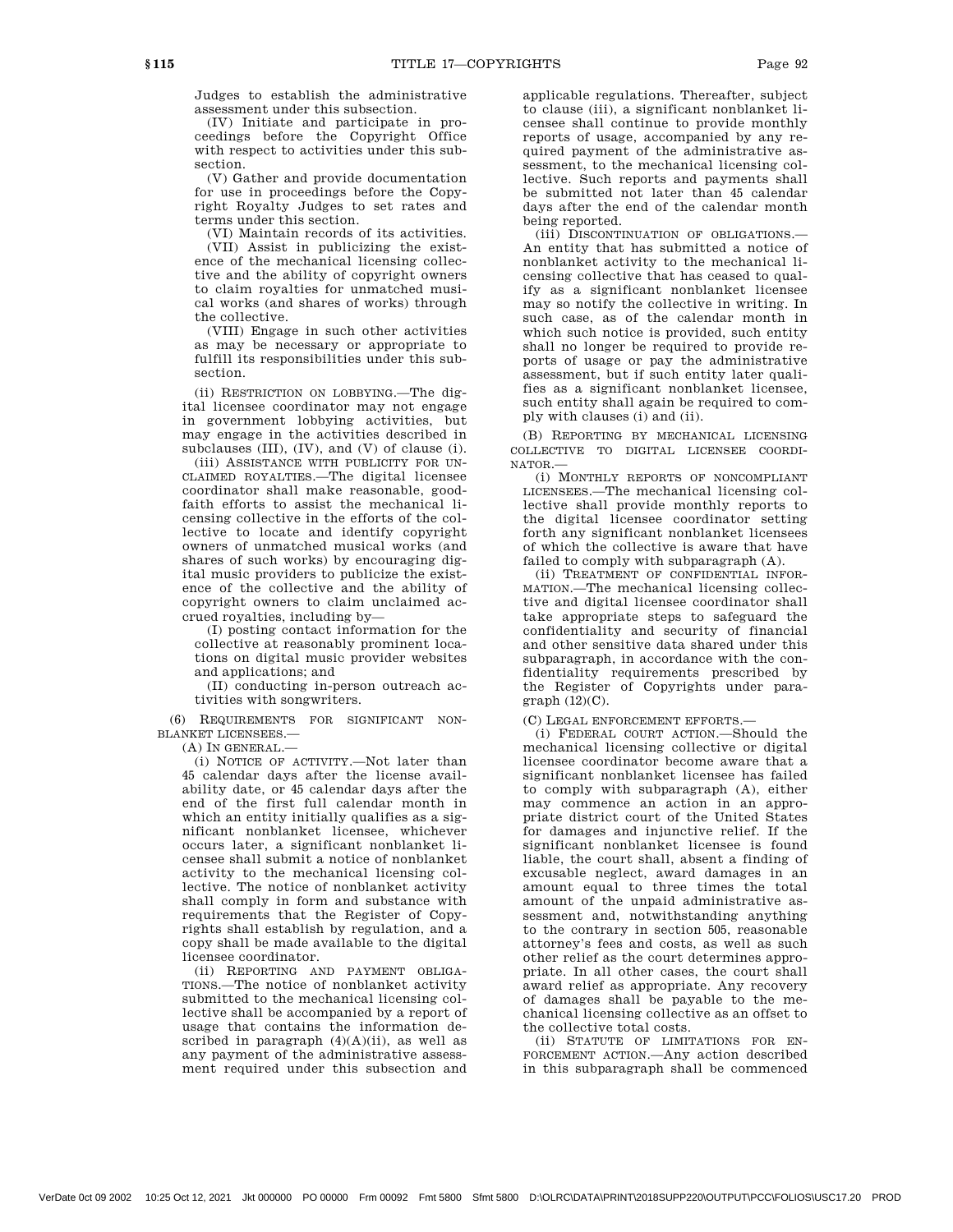within the time period described in section 507(b).

(iii) OTHER RIGHTS AND REMEDIES PRE-SERVED.—The ability of the mechanical licensing collective or digital licensee coordinator to bring an action under this subparagraph shall in no way alter, limit or negate any other right or remedy that may be available to any party at law or in equity.

(7) FUNDING OF MECHANICAL LICENSING COL-LECTIVE.—

(A) IN GENERAL.—The collective total costs shall be funded by—

(i) an administrative assessment, as such assessment is established by the Copyright Royalty Judges pursuant to subparagraph (D) from time to time, to be paid by—

(I) digital music providers that are engaged, in all or in part, in covered activities pursuant to a blanket license; and

(II) significant nonblanket licensees; and

(ii) voluntary contributions from digital music providers and significant nonblanket licensees as may be agreed with copyright owners.

(B) VOLUNTARY CONTRIBUTIONS.—

(i) AGREEMENTS CONCERNING CONTRIBU-TIONS.—Except as provided in clause (ii), voluntary contributions by digital music providers and significant nonblanket licensees shall be determined by private negotiation and agreement, and the following conditions apply:

(I) The date and amount of each voluntary contribution to the mechanical licensing collective shall be documented in a writing signed by an authorized agent of the mechanical licensing collective and the contributing party.

(II) Such agreement shall be made available as required in proceedings before the Copyright Royalty Judges to establish or adjust the administrative assessment in accordance with applicable statutory and regulatory provisions and rulings of the Copyright Royalty Judges.

(ii) TREATMENT OF CONTRIBUTIONS.—Each voluntary contribution described in clause (i) shall be treated for purposes of an administrative assessment proceeding as an offset to the collective total costs that would otherwise be recovered through the administrative assessment. Any allocation or reallocation of voluntary contributions between or among individual digital music providers or significant nonblanket licensees shall be a matter of private negotiation and agreement among such parties and outside the scope of the administrative assessment proceeding.

(C) INTERIM APPLICATION OF ACCRUED ROY-ALTIES.—In the event that the administrative assessment, together with any funding from voluntary contributions as provided in subparagraphs (A) and (B), is inadequate to cover current collective total costs, the collective, with approval of its board of directors, may apply unclaimed accrued royalties on an interim basis to defray such costs, subject to future reimbursement of such royalties from future collections of the assessment.

(D) DETERMINATION OF ADMINISTRATIVE AS-SESSMENT.—

(i) ADMINISTRATIVE ASSESSMENT TO COVER COLLECTIVE TOTAL COSTS.—The administrative assessment shall be used solely and exclusively to fund the collective total costs.

(ii) SEPARATE PROCEEDING BEFORE COPY-RIGHT ROYALTY JUDGES.—The amount and terms of the administrative assessment shall be determined and established in a separate and independent proceeding before the Copyright Royalty Judges, according to the procedures described in clauses (iii) and (iv). The administrative assessment determined in such proceeding shall—

(I) be wholly independent of royalty rates and terms applicable to digital music providers, which shall not be taken into consideration in any manner in establishing the administrative assessment;

(II) be established by the Copyright Royalty Judges in an amount that is calculated to defray the reasonable collective total costs;

(III) be assessed based on usage of musical works by digital music providers and significant nonblanket licensees in covered activities under both compulsory and nonblanket licenses;

(IV) may be in the form of a percentage of royalties payable under this section for usage of musical works in covered activities (regardless of whether a different rate applies under a voluntary license), or any other usage-based metric reasonably calculated to equitably allocate the collective total costs across digital music providers and significant nonblanket licensees engaged in covered activities, and shall include as a component a minimum fee for all digital music providers and significant nonblanket licensees; and

(V) take into consideration anticipated future collective total costs and collections of the administrative assessment, including, as applicable—

(aa) any portion of past actual collective total costs of the mechanical licensing collective not funded by previous collections of the administrative assessment or voluntary contributions because such collections or contributions together were insufficient to fund such costs;

(bb) any past collections of the administrative assessment and voluntary contributions that exceeded past actual collective total costs, resulting in a surplus; and

(cc) the amount of any voluntary contributions by digital music providers or significant nonblanket licens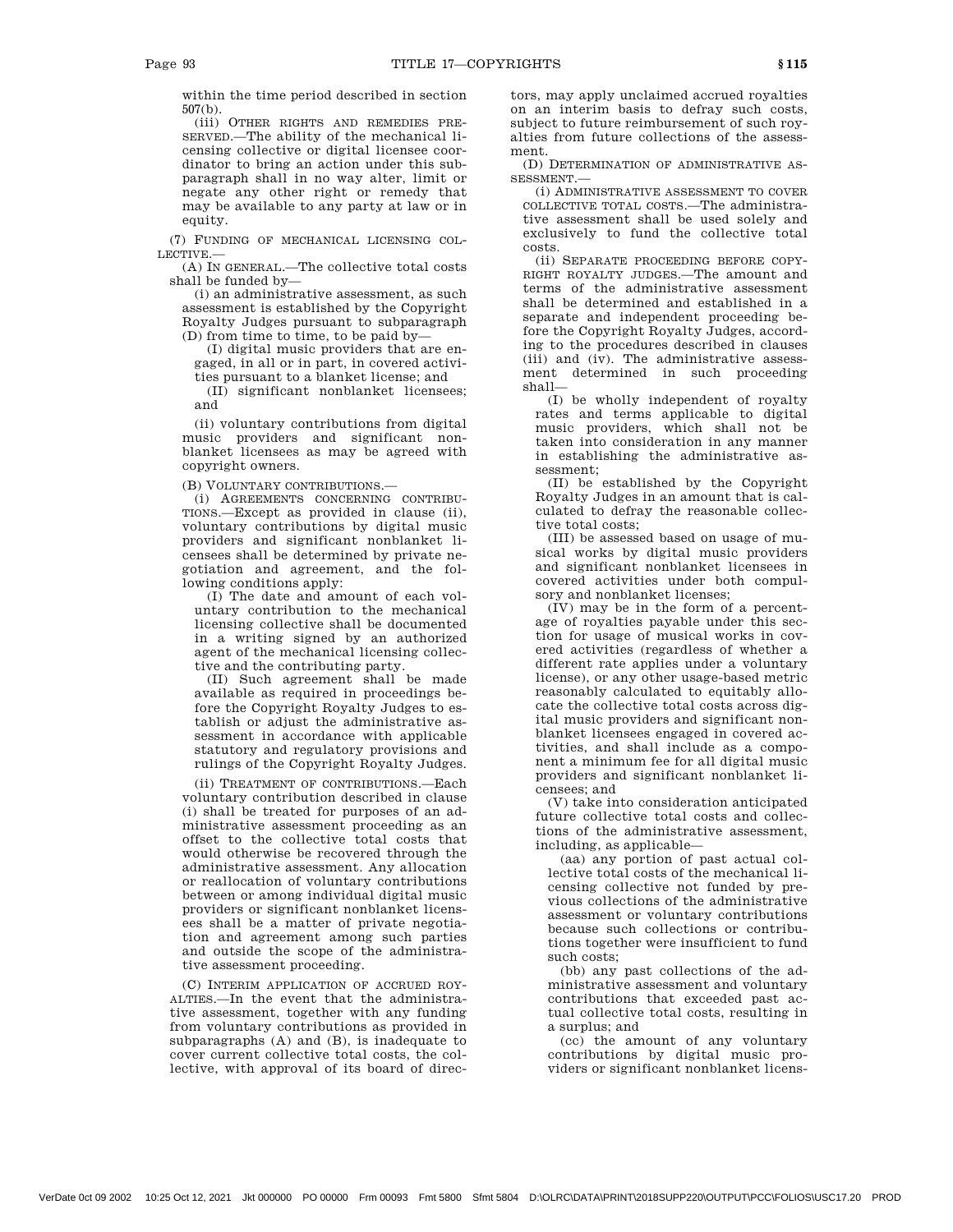ees in relevant periods, described in subparagraphs (A) and (B) of paragraph (7).

(iii) INITIAL ADMINISTRATIVE ASSESS-MENT.—The procedure for establishing the initial administrative assessment shall be as follows:

(I) Not later than 270 days after the enactment date, the Copyright Royalty Judges shall commence a proceeding to establish the initial administrative assessment by publishing a notice in the Federal Register seeking petitions to participate.

(II) The mechanical licensing collective and digital licensee coordinator shall participate in the proceeding described in subclause (I), along with any interested copyright owners, digital music providers or significant nonblanket licensees that have notified the Copyright Royalty Judges of their desire to participate.

(III) The Copyright Royalty Judges shall establish a schedule for submission by the parties of information that may be relevant to establishing the administrative assessment, including actual and anticipated collective total costs of the mechanical licensing collective, actual and anticipated collections from digital music providers and significant nonblanket licensees, and documentation of voluntary contributions, as well as a schedule for further proceedings, which shall include a hearing, as the Copyright Royalty Judges determine appropriate.

(IV) The initial administrative assessment shall be determined, and such determination shall be published in the Federal Register by the Copyright Royalty Judges, not later than 1 year after commencement of the proceeding described in this clause. The determination shall be supported by a written record. The initial administrative assessment shall be effective as of the license availability date, and shall continue in effect unless and until an adjusted administrative assessment is established pursuant to an adjustment proceeding under clause (iv).

(iv) ADJUSTMENT OF ADMINISTRATIVE AS-SESSMENT.—The administrative assessment may be adjusted by the Copyright Royalty Judges periodically, in accordance with the following procedures:

(I) Not earlier than 1 year after the most recent publication of a determination of the administrative assessment by the Copyright Royalty Judges, the mechanical licensing collective, the digital licensee coordinator, or one or more interested copyright owners, digital music providers, or significant nonblanket licensees, may file a petition with the Copyright Royalty Judges in the month of May to commence a proceeding to adjust the administrative assessment.

(II) Notice of the commencement of such proceeding shall be published in the

Federal Register in the month of June following the filing of any petition, with a schedule of requested information and additional proceedings, as described in clause (iii)(III). The mechanical licensing collective and digital licensee coordinator shall participate in such proceeding, along with any interested copyright owners, digital music providers, or significant nonblanket licensees that have notified the Copyright Royalty Judges of their desire to participate.

(III) The determination of the adjusted administrative assessment, which shall be supported by a written record, shall be published in the Federal Register during June of the calendar year following the commencement of the proceeding. The adjusted administrative assessment shall take effect January 1 of the year following such publication.

(v) ADOPTION OF VOLUNTARY AGREE-MENTS.—In lieu of reaching their own determination based on evaluation of relevant data, the Copyright Royalty Judges shall approve and adopt a negotiated agreement to establish the amount and terms of the administrative assessment that has been agreed to by the mechanical licensing collective and the digital licensee coordinator (or if none has been designated, interested digital music providers and significant nonblanket licensees representing more than half of the market for uses of musical works in covered activities), except that the Copyright Royalty Judges shall have the discretion to reject any such agreement for good cause shown. An administrative assessment adopted under this clause shall apply to all digital music providers and significant nonblanket licensees engaged in covered activities during the period the administrative assessment is in effect.

(vi) CONTINUING AUTHORITY TO AMEND.— The Copyright Royalty Judges shall retain continuing authority to amend a determination of an administrative assessment to correct technical or clerical errors, or modify the terms of implementation, for good cause, with any such amendment to be published in the Federal Register.

(vii) APPEAL OF ADMINISTRATIVE ASSESS-MENT.—The determination of an administrative assessment by the Copyright Royalty Judges shall be appealable, not later than 30 calendar days after publication in the Federal Register, to the Court of Appeals for the District of Columbia Circuit by any party that fully participated in the proceeding. The administrative assessment as established by the Copyright Royalty Judges shall remain in effect pending the final outcome of any such appeal, and the mechanical licensing collective, digital licensee coordinator, digital music providers, and significant nonblanket licensees shall implement appropriate financial or other measures not later than 90 days after any modification of the assessment to reflect and account for such outcome.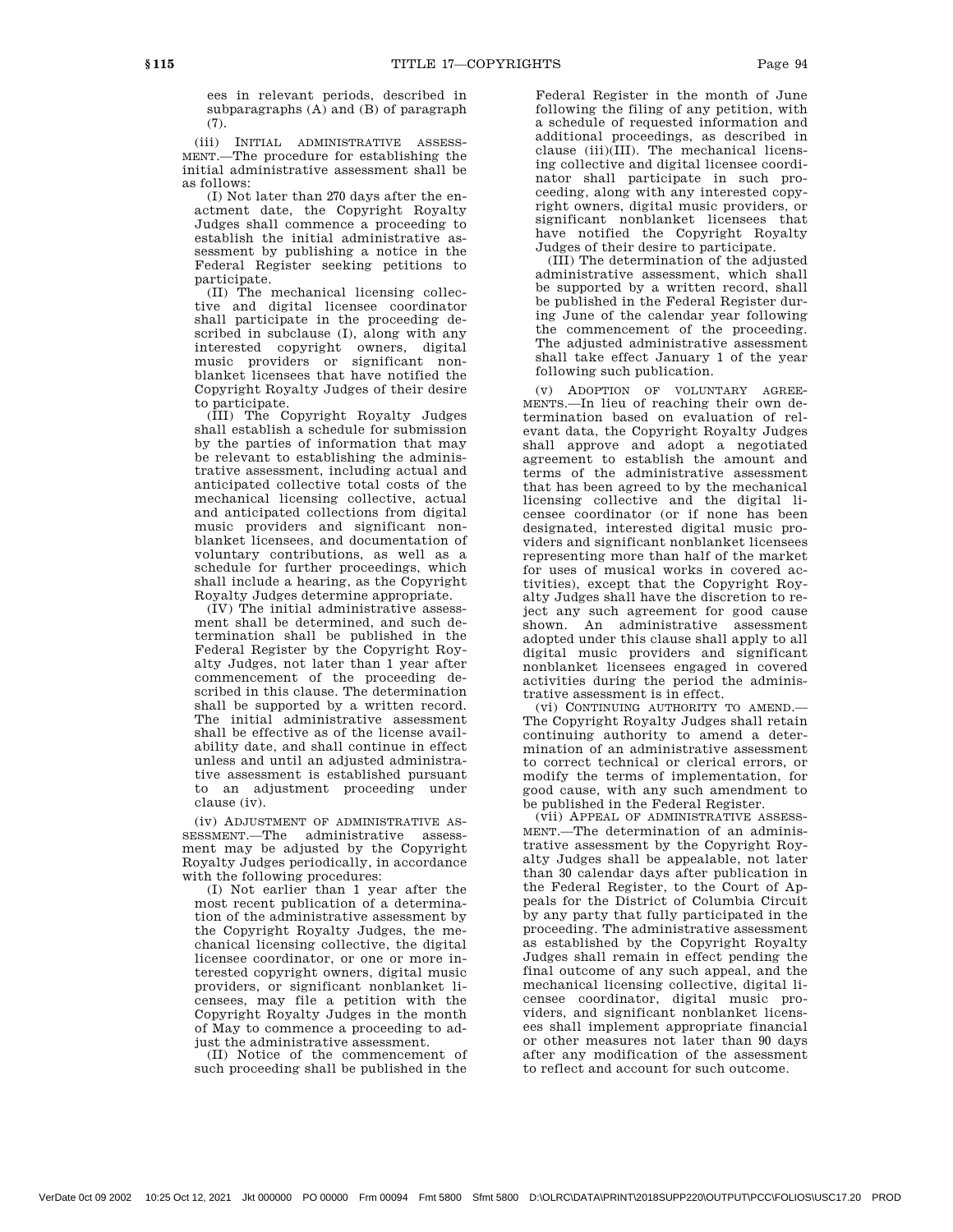(viii) REGULATIONS.—The Copyright Royalty Judges may adopt regulations to govern the conduct of proceedings under this paragraph.

(8) ESTABLISHMENT OF RATES AND TERMS UNDER BLANKET LICENSE.—

(A) RESTRICTIONS ON RATESETTING PARTICI-PATION.—Neither the mechanical licensing collective nor the digital licensee coordinator shall be a party to a proceeding described in subsection  $(c)(1)(E)$ , except that the mechanical licensing collective or the digital licensee coordinator may gather and provide financial and other information for the use of a party to such a proceeding and comply with requests for information as required under applicable statutory and regulatory provisions and rulings of the Copyright Royalty Judges.

(B) APPLICATION OF LATE FEES.—In any proceeding described in subparagraph (A) in which the Copyright Royalty Judges establish a late fee for late payment of royalties for uses of musical works under this section, such fee shall apply to covered activities under blanket licenses, as follows:

(i) Late fees for past due royalty payments shall accrue from the due date for payment until payment is received by the mechanical licensing collective.

(ii) The availability of late fees shall in no way prevent a copyright owner or the mechanical licensing collective from asserting any other rights or remedies to which such copyright owner or the mechanical licensing collective may be entitled under this title.

(C) INTERIM RATE AGREEMENTS IN GEN-ERAL.—For any covered activity for which no rate or terms have been established by the Copyright Royalty Judges, the mechanical licensing collective and any digital music provider may agree to an interim rate and terms for such activity under the blanket license, and any such rate and terms—

(i) shall be treated as nonprecedential and not cited or relied upon in any ratesetting proceeding before the Copyright Royalty Judges or any other tribunal; and

(ii) shall automatically expire upon the establishment of a rate and terms for such covered activity by the Copyright Royalty Judges, under subsection  $(c)(1)(E)$ .

(D) ADJUSTMENTS FOR INTERIM RATES.—The rate and terms established by the Copyright Royalty Judges for a covered activity to which an interim rate and terms have been agreed under subparagraph (C) shall supersede the interim rate and terms and apply retroactively to the inception of the activity under the blanket license. In such case, not later than 90 days after the effective date of the rate and terms established by the Copyright Royalty Judges—

(i) if the rate established by the Copyright Royalty Judges exceeds the interim rate, the digital music provider shall pay to the mechanical licensing collective the amount of any underpayment of royalties due; or

(ii) if the interim rate exceeds the rate established by the Copyright Royalty Judges, the mechanical licensing collective shall credit the account of the digital music provider for the amount of any overpayment of royalties due.

(9) TRANSITION TO BLANKET LICENSES.—

(A) SUBSTITUTION OF BLANKET LICENSE.—On the license availability date, a blanket license shall, without any interruption in license authority enjoyed by such digital music provider, be automatically substituted for and supersede any existing compulsory license previously obtained under this section by the digital music provider from a copyright owner to engage in 1 or more covered activities with respect to a musical work, except that such substitution shall not apply to any authority obtained from a record company pursuant to a compulsory license to make and distribute permanent downloads unless and until such record company terminates such authority in writing to take effect at the end of a monthly reporting period, with a copy to the mechanical licensing collective.

(B) EXPIRATION OF EXISTING LICENSES.—Except to the extent provided in subparagraph (A), on and after the license availability date, licenses other than individual download licenses obtained under this section for covered activities prior to the license availability date shall no longer continue in effect.

(C) TREATMENT OF VOLUNTARY LICENSES.—A voluntary license for a covered activity in effect on the license availability date will remain in effect unless and until the voluntary license expires according to the terms of the voluntary license, or the parties agree to amend or terminate the voluntary license. In a case where a voluntary license for a covered activity entered into before the license availability date incorporates the terms of this section by reference, the terms so incorporated (but not the rates) shall be those in effect immediately prior to the license availability date, and those terms shall continue to apply unless and until such voluntary license is terminated or amended, or the parties enter into a new voluntary license.

(D) FURTHER ACCEPTANCE OF NOTICES FOR COVERED ACTIVITIES BY COPYRIGHT OFFICE.— On and after the enactment date—

(i) the Copyright Office shall no longer accept notices of intention with respect to covered activities; and

(ii) notices of intention filed before the enactment date will no longer be effective or provide license authority with respect to covered activities, except that, before the license availability date, there shall be no liability under section 501 for the reproduction or distribution of a musical work (or share thereof) in covered activities if a valid notice of intention was filed for such work (or share) before the enactment date.

(10) PRIOR UNLICENSED USES.—

(A) LIMITATION ON LIABILITY IN GENERAL.— A copyright owner that commences an ac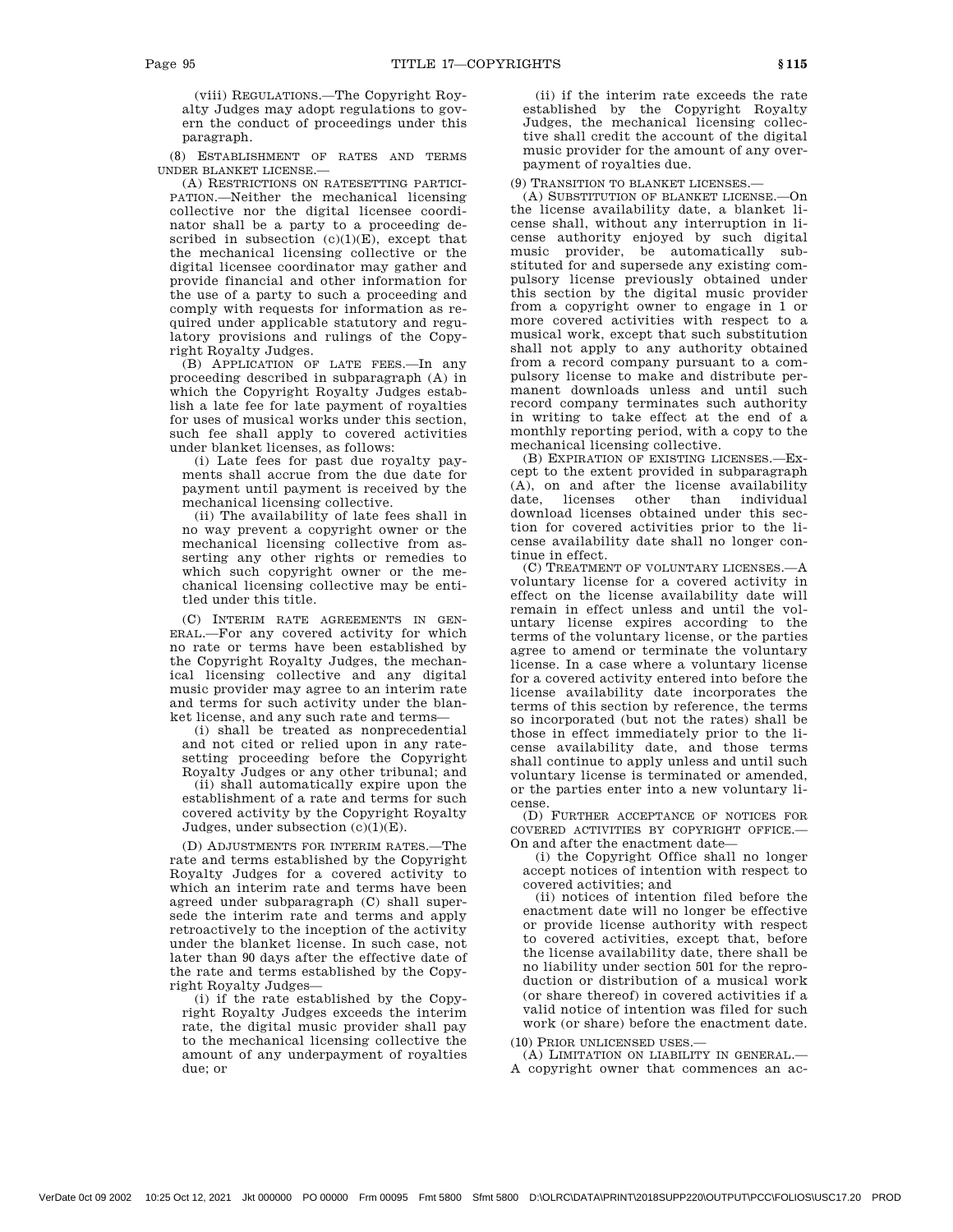tion under section 501 on or after January 1, 2018, against a digital music provider for the infringement of the exclusive rights provided by paragraph (1) or (3) of section 106 arising from the unauthorized reproduction or distribution of a musical work by such digital music provider in the course of engaging in covered activities prior to the license availability date, shall, as the copyright owner's sole and exclusive remedy against the digital music provider, be eligible to recover the royalty prescribed under subsection  $(c)(1)(C)$  and chapter 8, from the digital music provider, provided that such digital music provider can demonstrate compliance with the requirements of subparagraph (B), as applicable. In all other cases the limitation on liability under this subparagraph shall not apply.

(B) REQUIREMENTS FOR LIMITATION ON LI-ABILITY.—The following requirements shall apply on the enactment date and through the end of the period that expires 90 days after the license availability date to digital music providers seeking to avail themselves of the limitation on liability described in subparagraph (A):

(i) Not later than 30 calendar days after first making a particular sound recording of a musical work available through its service via one or more covered activities, or 30 calendar days after the enactment date, whichever occurs later, a digital music provider shall engage in good-faith, commercially reasonable efforts to identify and locate each copyright owner of such musical work (or share thereof). Such required matching efforts shall include the following:

(I) Good-faith, commercially reasonable efforts to obtain from the owner of the corresponding sound recording made available through the digital music provider's service the following information:

(aa) Sound recording name, featured artist, sound recording copyright owner, producer, international standard recording code, and other information commonly used in the industry to identify sound recordings and match them to the musical works they embody.

(bb) Any available musical work ownership information, including each songwriter and publisher name, percentage ownership share, and international standard musical work code.

(II) Employment of 1 or more bulk electronic matching processes that are available to the digital music provider through a third-party vendor on commercially reasonable terms, except that a digital music provider may rely on its own bulk electronic matching process if that process has capabilities comparable to or better than those available from a third-party vendor on commercially reasonable terms.

(ii) The required matching efforts shall be repeated by the digital music provider not less than once per month for so long as the copyright owner remains unidentified or has not been located.

(iii) If the required matching efforts are successful in identifying and locating a copyright owner of a musical work (or share thereof) by the end of the calendar month in which the digital music provider first makes use of the work, the digital music provider shall provide statements of account and pay royalties to such copyright owner in accordance with this section and applicable regulations.

(iv) If the copyright owner is not identified or located by the end of the calendar month in which the digital music provider first makes use of the work, the digital music provider shall accrue and hold royalties calculated under the applicable statutory rate in accordance with usage of the work, from initial use of the work until the accrued royalties can be paid to the copyright owner or are required to be transferred to the mechanical licensing collective, as follows:

(I) Accrued royalties shall be maintained by the digital music provider in accordance with generally accepted accounting principles.

(II) If a copyright owner of an unmatched musical work (or share thereof) is identified and located by or to the digital music provider before the license availability date, the digital music provider shall—

(aa) not later than 45 calendar days after the end of the calendar month during which the copyright owner was identified and located, pay the copyright owner all accrued royalties, such payment to be accompanied by a cumulative statement of account that includes all of the information that would have been provided to the copyright owner had the digital music provider been providing monthly statements of account to the copyright owner from initial use of the work in accordance with this section and applicable regulations, including the requisite certification under subsection  $(c)(2)(I)$ ;

(bb) beginning with the accounting period following the calendar month in which the copyright owner was identified and located, and for all other accounting periods prior to the license availability date, provide monthly statements of account and pay royalties to the copyright owner as required under this section and applicable regulations; and

(cc) beginning with the monthly royalty reporting period commencing on the license availability date, report usage and pay royalties for such musical work (or share thereof) for such reporting period and reporting periods thereafter to the mechanical licensing collective, as required under this subsection and applicable regulations.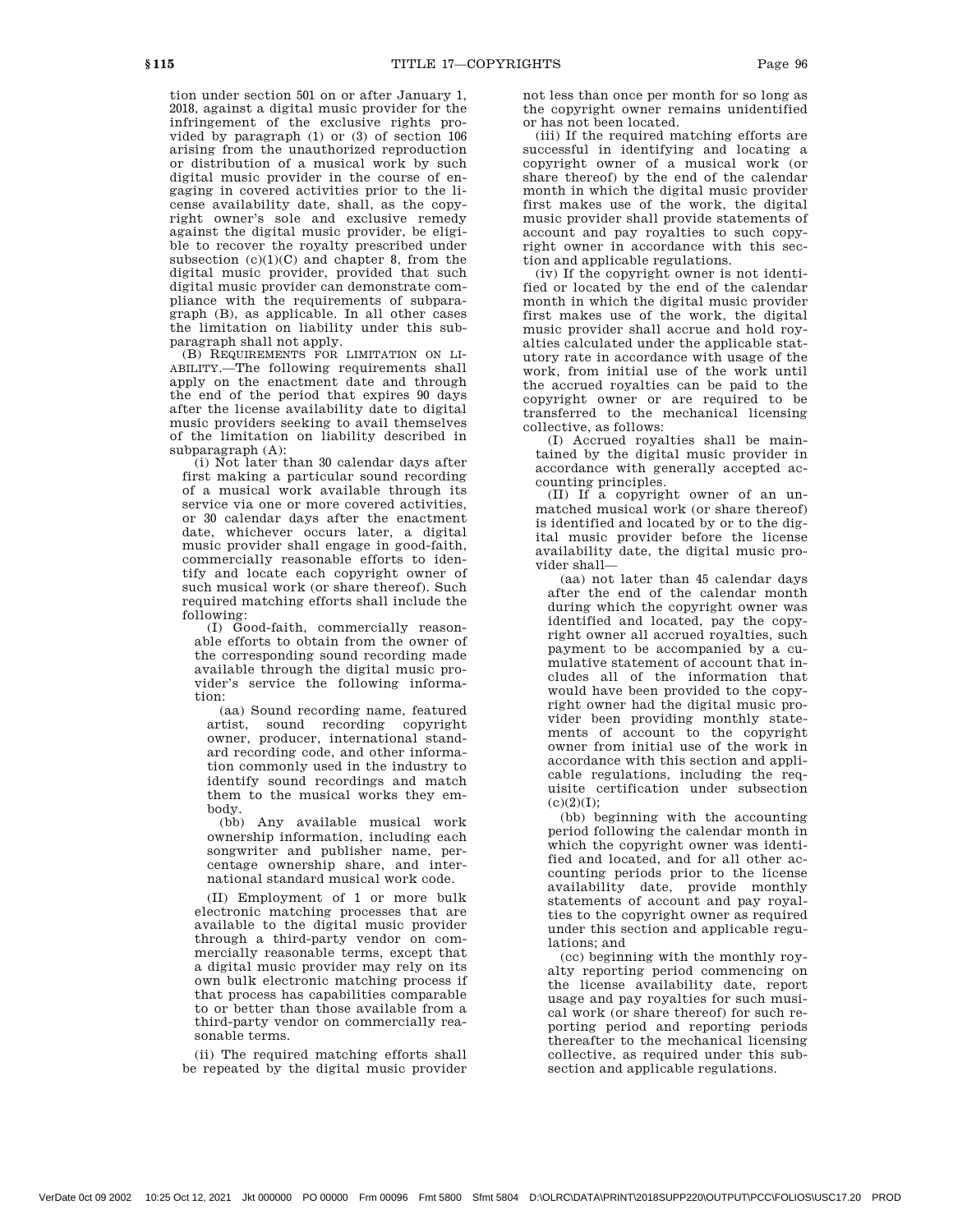(III) If a copyright owner of an unmatched musical work (or share thereof) is not identified and located by the license availability date, the digital music

provider shall— (aa) not later than 45 calendar days after the license availability date, transfer all accrued royalties to the mechanical licensing collective, such payment to be accompanied by a cumulative statement of account that includes all of the information that would have been provided to the copyright owner had the digital music provider been serving monthly statements of account on the copyright owner from initial use of the work in accordance with this section and applicable regulations, including the requisite certification under subsection (c)(2)(I), and accompanied by an additional certification by a duly authorized officer of the digital music provider that the digital music provider has fulfilled the requirements of clauses (i) and (ii) of subparagraph (B) but has not been successful in locating or identifying the copyright owner; and

(bb) beginning with the monthly royalty reporting period commencing on the license availability date, report usage and pay royalties for such musical work (or share thereof) for such period and reporting periods thereafter to the mechanical licensing collective, as required under this subsection and applicable regulations.

(v) A digital music provider that complies with the requirements of this subparagraph with respect to unmatched musical works (or shares of works) shall not be liable for or accrue late fees for late payments of royalties for such works until such time as the digital music provider is required to begin paying monthly royalties to the copyright owner or the mechanical licensing collective, as applicable.

(C) ADJUSTED STATUTE OF LIMITATIONS.— Notwithstanding anything to the contrary in section 507(b), with respect to any claim of infringement of the exclusive rights provided by paragraphs (1) and (3) of section 106 against a digital music provider arising from the unauthorized reproduction or distribution of a musical work by such digital music provider in the course of engaging in covered activities that accrued not more than 3 years prior to the license availability date, such action may be commenced not later than the later of—

(i) 3 years after the date on which the claim accrued; or

(ii) 2 years after the license availability date.

(D) OTHER RIGHTS AND REMEDIES PRE-SERVED.—Except as expressly provided in this paragraph, nothing in this paragraph shall be construed to alter, limit, or negate any right or remedy of a copyright owner with respect to unauthorized use of a musical work.

(11) LEGAL PROTECTIONS FOR LICENSING AC-TIVITIES.—

(A) EXEMPTION FOR COMPULSORY LICENSE ACTIVITIES.—The antitrust exemption described in subsection  $(c)(1)(D)$  shall apply to negotiations and agreements between and among copyright owners and persons entitled to obtain a compulsory license for covered activities, and common agents acting on behalf of such copyright owners or persons, including with respect to the administrative assessment established under this subsection.

(B) LIMITATION ON COMMON AGENT EXEMP-TION.—Notwithstanding the antitrust exemption provided in subsection  $(c)(1)(D)$  and subparagraph (A) of this paragraph (except for the administrative assessment referenced in such subparagraph (A) and except as provided in paragraph (8)(C)), neither the mechanical licensing collective nor the digital licensee coordinator shall serve as a common agent with respect to the establishment of royalty rates or terms under this section.

(C) ANTITRUST EXEMPTION FOR ADMINISTRA-TIVE ACTIVITIES.—Notwithstanding any provision of the antitrust laws, copyright owners and persons entitled to obtain a compulsory license under this section may designate the mechanical licensing collective to administer voluntary licenses for the reproduction or distribution of musical works in covered activities on behalf of such copyright owners and persons, subject to the following conditions:

(i) Each copyright owner shall establish the royalty rates and material terms of any such voluntary license individually and not in agreement, combination, or concert with any other copyright owner.

(ii) Each person entitled to obtain a compulsory license under this section shall establish the royalty rates and material terms of any such voluntary license individually and not in agreement, combination, or concert with any other digital music provider.

(iii) The mechanical licensing collective shall maintain the confidentiality of the voluntary licenses in accordance with the confidentiality provisions prescribed by the Register of Copyrights under para $graph (12)(C)$ .

(D) LIABILITY FOR GOOD-FAITH ACTIVITIES.— The mechanical licensing collective shall not be liable to any person or entity based on a claim arising from its good-faith administration of policies and procedures adopted and implemented to carry out the responsibilities described in subparagraphs (J) and (K) of paragraph (3), except to the extent of correcting an underpayment or overpayment of royalties as provided in paragraph  $(3)(L)(i)(VI)$ , but the collective may participate in a legal proceeding as a stakeholder party if the collective is holding funds that are the subject of a dispute between copyright owners. For purposes of this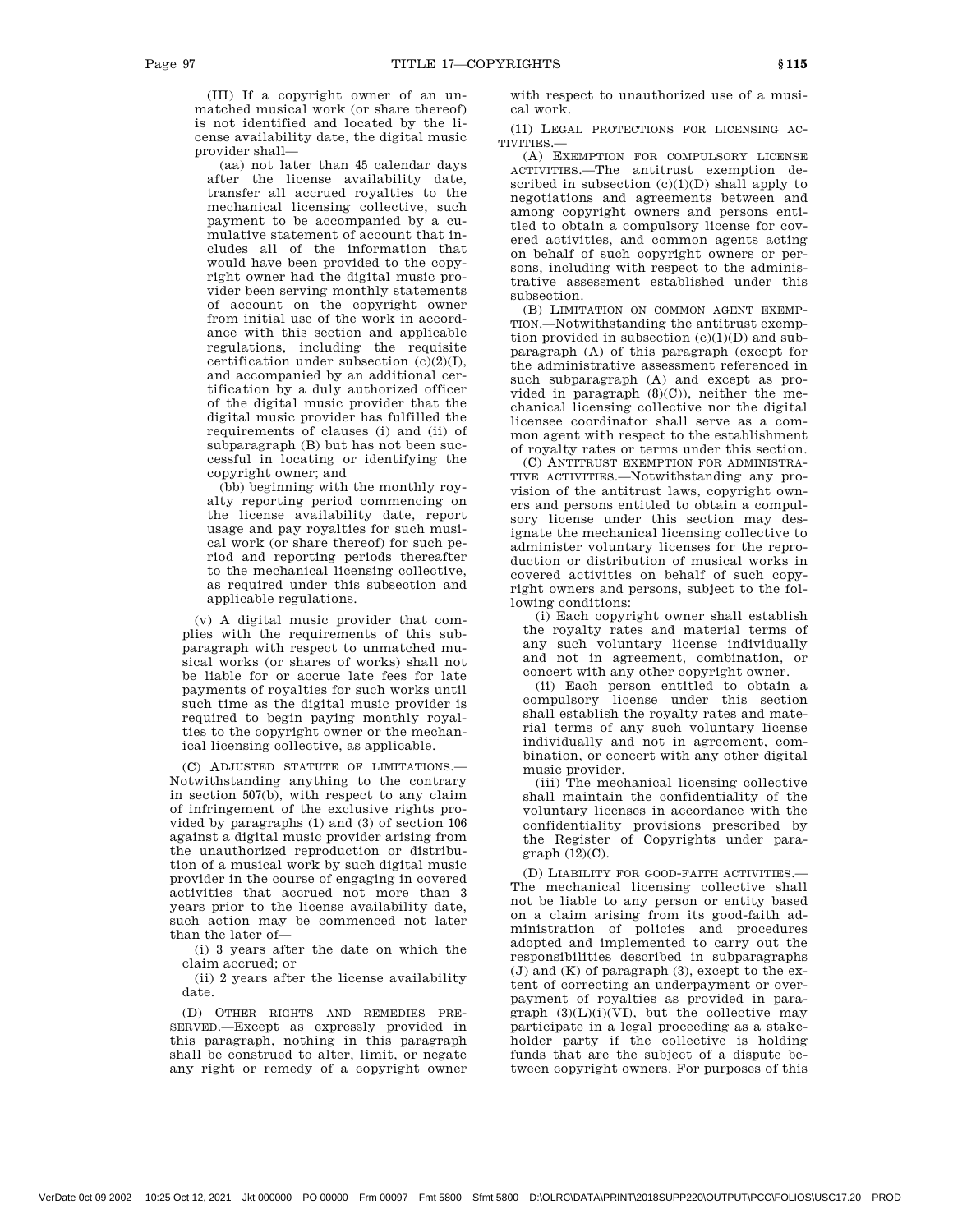subparagraph, the term ''good-faith administration'' means administration in a manner that is not grossly negligent.

(E) PREEMPTION OF STATE PROPERTY LAWS.—The holding and distribution of funds by the mechanical licensing collective in accordance with this subsection shall supersede and preempt any State law (including common law) concerning escheatment or abandoned property, or any analogous provision, that might otherwise apply.

(F) RULE OF CONSTRUCTION.—Except as expressly provided in this subsection, nothing in this subsection shall negate or limit the ability of any person to pursue an action in Federal court against the mechanical licensing collective or any other person based upon a claim arising under this title or other applicable law.

(12) REGULATIONS.—

(A) ADOPTION BY REGISTER OF COPYRIGHTS AND COPYRIGHT ROYALTY JUDGES.—The Register of Copyrights may conduct such proceedings and adopt such regulations as may be necessary or appropriate to effectuate the provisions of this subsection, except for regulations concerning proceedings before the Copyright Royalty Judges to establish the administrative assessment, which shall be adopted by the Copyright Royalty Judges.

(B) JUDICIAL REVIEW OF REGULATIONS.—Except as provided in paragraph  $(7)(D)(Vii)$ , regulations adopted under this subsection shall be subject to judicial review pursuant to chapter 7 of title 5.

(C) PROTECTION OF CONFIDENTIAL INFORMA-TION.—The Register of Copyrights shall adopt regulations to provide for the appropriate procedures to ensure that confidential, private, proprietary, or privileged information contained in the records of the mechanical licensing collective and digital licensee coordinator is not improperly disclosed or used, including through any disclosure or use by the board of directors or personnel of either entity, and specifically including the unclaimed royalties oversight committee and the dispute resolution committee of the mechanical licensing collective.

(13) SAVINGS CLAUSES.—

(A) LIMITATION ON ACTIVITIES AND RIGHTS COVERED.—This subsection applies solely to uses of musical works subject to licensing under this section. The blanket license shall not be construed to extend or apply to activities other than covered activities or to rights other than the exclusive rights of reproduction and distribution licensed under this section, or serve or act as the basis to extend or expand the compulsory license under this section to activities and rights not covered by this section on the day before the enactment date.

(B) RIGHTS OF PUBLIC PERFORMANCE NOT AF-FECTED.—The rights, protections, and immunities granted under this subsection, the data concerning musical works collected and made available under this subsection, and the definitions under subsection (e) shall not extend to, limit, or otherwise affect any right of public performance in a musical work.

(e) DEFINITIONS.—As used in this section:

(1) ACCRUED INTEREST.—The term ''accrued interest'' means interest accrued on accrued royalties, as described in subsection  $(d)(3)(H)(ii)$ .

(2) ACCRUED ROYALTIES.—The term ''accrued royalties'' means royalties accrued for the reproduction or distribution of a musical work (or share thereof) in a covered activity, calculated in accordance with the applicable royalty rate under this section.

(3) ADMINISTRATIVE ASSESSMENT.—The term ''administrative assessment'' means the fee established pursuant to subsection  $(d)(7)(D)$ .

(4) AUDIT.—The term ''audit'' means a royalty compliance examination to verify the accuracy of royalty payments, or the conduct of such an examination, as applicable.

(5) BLANKET LICENSE.—The term ''blanket license'' means a compulsory license described in subsection  $(d)(1)(A)$  to engage in covered activities.

(6) COLLECTIVE TOTAL COSTS.—The term ''collective total costs"

(A) means the total costs of establishing, maintaining, and operating the mechanical licensing collective to fulfill its statutory functions, including—

(i) startup costs;

(ii) financing, legal, audit, and insurance costs;

(iii) investments in information technology, infrastructure, and other longterm resources;

(iv) outside vendor costs;

(v) costs of licensing, royalty administration, and enforcement of rights;

(vi) costs of bad debt; and

(vii) costs of automated and manual efforts to identify and locate copyright owners of musical works (and shares of such musical works) and match sound recordings to the musical works the sound recordings embody; and

(B) does not include any added costs incurred by the mechanical licensing collective to provide services under voluntary licenses.

(7) COVERED ACTIVITY.—The term ''covered activity'' means the activity of making a digital phonorecord delivery of a musical work, including in the form of a permanent download, limited download, or interactive stream, where such activity qualifies for a compulsory license under this section.

(8) DIGITAL MUSIC PROVIDER.—The term ''digital music provider'' means a person (or persons operating under the authority of that person) that, with respect to a service engaged in covered activities—

(A) has a direct contractual, subscription, or other economic relationship with end users of the service, or, if no such relationship with end users exists, exercises direct control over the provision of the service to end users;

(B) is able to fully report on any revenues and consideration generated by the service; and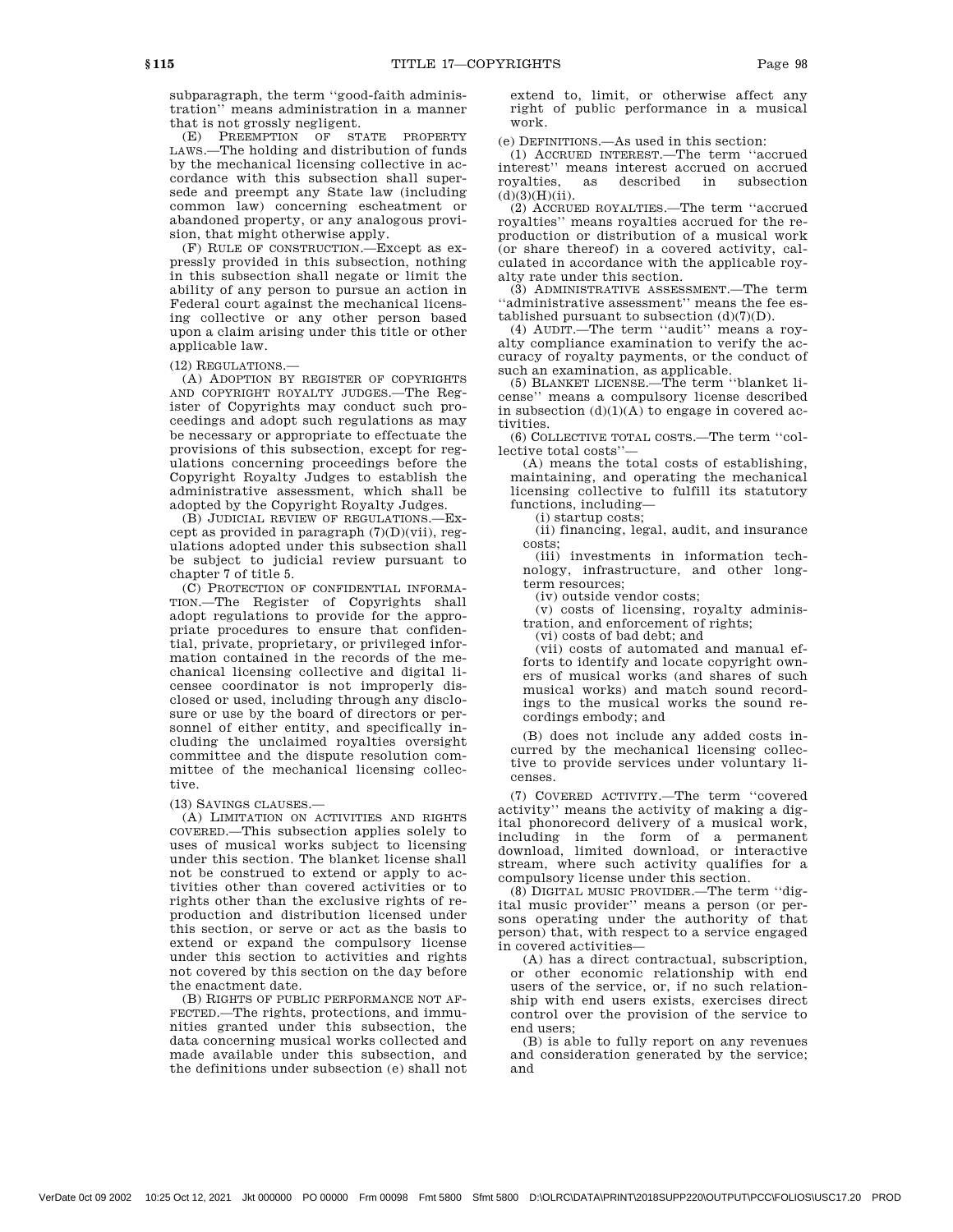(C) is able to fully report on usage of sound recordings of musical works by the service (or procure such reporting).

(9) DIGITAL LICENSEE COORDINATOR.—The term ''digital licensee coordinator'' means the entity most recently designated pursuant to subsection (d)(5).

(10) DIGITAL PHONORECORD DELIVERY.—The term ''digital phonorecord delivery'' means each individual delivery of a phonorecord by digital transmission of a sound recording that results in a specifically identifiable reproduction by or for any transmission recipient of a phonorecord of that sound recording, regardless of whether the digital transmission is also a public performance of the sound recording or any musical work embodied therein, and includes a permanent download, a limited download, or an interactive stream. A digital phonorecord delivery does not result from a real-time, noninteractive subscription transmission of a sound recording where no reproduction of the sound recording or the musical work embodied therein is made from the inception of the transmission through to its receipt by the transmission recipient in order to make the sound recording audible. A digital phonorecord delivery does not include the digital transmission of sounds accompanying a motion picture or other audiovisual work as defined in section 101.

(11) ENACTMENT DATE.—The term ''enactment date'' means the date of the enactment of the Musical Works Modernization Act.

(12) INDIVIDUAL DOWNLOAD LICENSE.—The term ''individual download license'' means a compulsory license obtained by a record company to make and distribute, or authorize the making and distribution of, permanent downloads embodying a specific individual musical work.

(13) INTERACTIVE STREAM.—The term ''interactive stream'' means a digital transmission of a sound recording of a musical work in the form of a stream, where the performance of the sound recording by means of such transmission is not exempt under section 114(d)(1) and does not in itself, or as a result of a program in which it is included, qualify for statutory licensing under section 114(d)(2). An interactive stream is a digital phonorecord delivery.

(14) INTERESTED.—The term ''interested'', as applied to a party seeking to participate in a proceeding under subsection  $(d)(7)(D)$ , is a party as to which the Copyright Royalty Judges have not determined that the party lacks a significant interest in such proceeding.

(15) LICENSE AVAILABILITY DATE.—The term ''license availability date'' means January 1 following the expiration of the 2-year period beginning on the enactment date.

(16) LIMITED DOWNLOAD.—The term ''limited download'' means a digital transmission of a sound recording of a musical work in the form of a download, where such sound recording is accessible for listening only for a limited amount of time or specified number of times.

(17) MATCHED.—The term ''matched'', as applied to a musical work (or share thereof), means that the copyright owner of such work (or share thereof) has been identified and located.

(18) MECHANICAL LICENSING COLLECTIVE.—The term ''mechanical licensing collective'' means the entity most recently designated as such by the Register of Copyrights under subsection  $(d)(3)$ .

(19) MECHANICAL LICENSING COLLECTIVE BUDG-ET.—The term ''mechanical licensing collective budget'' means a statement of the financial position of the mechanical licensing collective for a fiscal year or quarter thereof based on estimates of expenditures during the period and proposals for financing those expenditures, including a calculation of the collective total costs.

(20) MUSICAL WORKS DATABASE.—The term ''musical works database'' means the database described in subsection  $(d)(3)(E)$ .

(21) NONPROFIT.—The term ''nonprofit'' means a nonprofit created or organized in a State.

(22) NOTICE OF LICENSE.—The term ''notice of license'' means a notice from a digital music provider provided under subsection (d)(2)(A) for purposes of obtaining a blanket license.

(23) NOTICE OF NONBLANKET ACTIVITY.—The term ''notice of nonblanket activity'' means a notice from a significant nonblanket licensee provided under subsection  $(d)(6)(A)$  for purposes of notifying the mechanical licensing collective that the licensee has been engaging in covered activities.

(24) PERMANENT DOWNLOAD.—The term ''permanent download'' means a digital transmission of a sound recording of a musical work in the form of a download, where such sound recording is accessible for listening without restriction as to the amount of time or number of times it may be accessed.

(25) QUALIFIED AUDITOR.—The term ''qualified auditor'' means an independent, certified public accountant with experience performing music royalty audits.

(26) RECORD COMPANY.—The term ''record company'' means an entity that invests in, produces, and markets sound recordings of musical works, and distributes such sound recordings for remuneration through multiple sales channels, including a corporate affiliate of such an entity engaged in distribution of sound recordings.

(27) REPORT OF USAGE.—The term ''report of usage'' means a report reflecting an entity's usage of musical works in covered activities described in subsection  $(d)(4)(A)$ .

(28) REQUIRED MATCHING EFFORTS.—The term ''required matching efforts'' means efforts to identify and locate copyright owners of musical works as described in subsection (d)(10)(B)(i).

(29) SERVICE.—The term ''service'', as used in relation to covered activities, means any site, facility, or offering by or through which sound recordings of musical works are digitally transmitted to members of the public.

(30) SHARE.—The term ''share'', as applied to a musical work, means a fractional ownership interest in such work.

(31) SIGNIFICANT NONBLANKET LICENSEE.—The term ''significant nonblanket licensee''—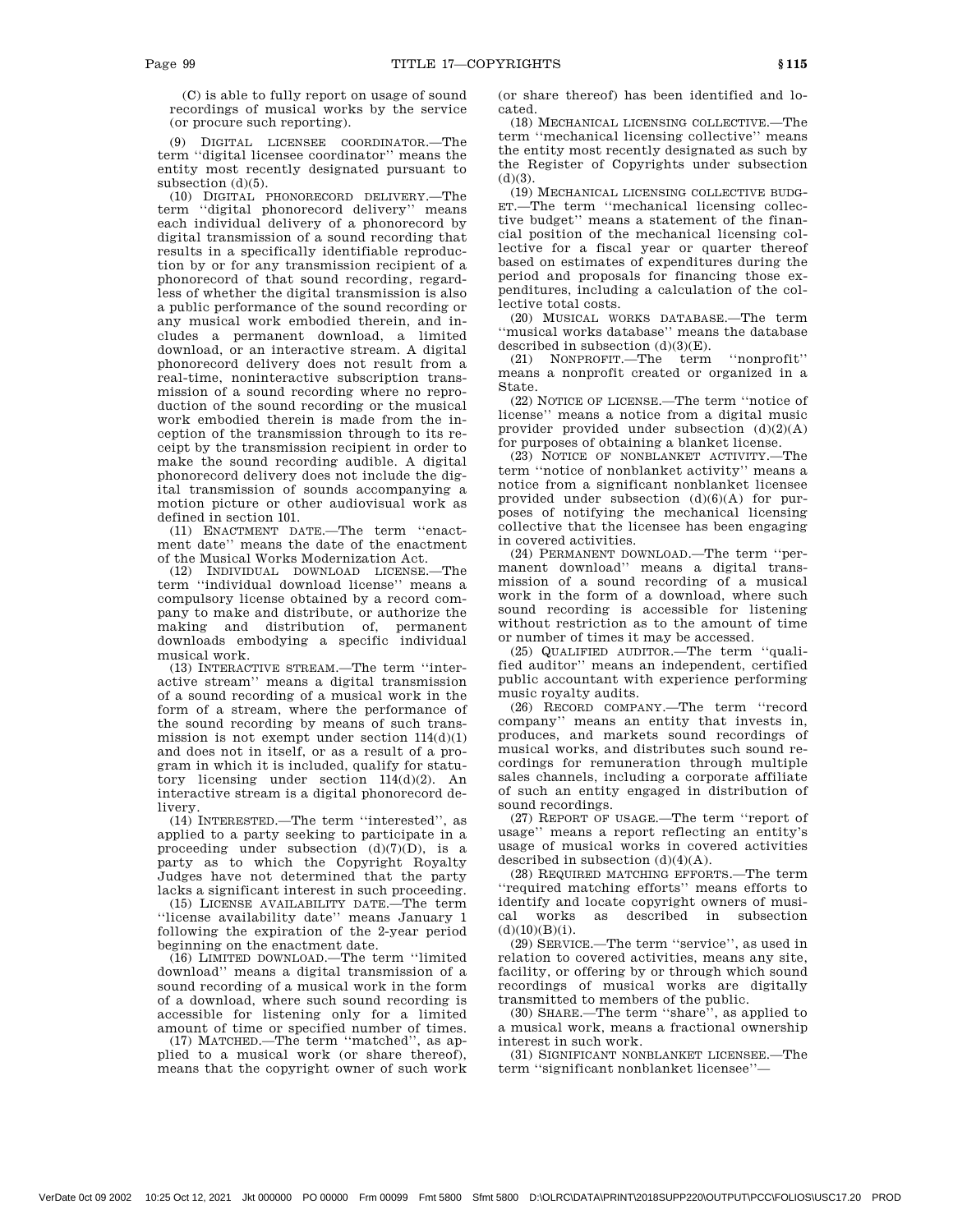(A) means an entity, including a group of entities under common ownership or control that, acting under the authority of one or more voluntary licenses or individual download licenses, offers a service engaged in covered activities, and such entity or group of entities—

(i) is not currently operating under a blanket license and is not obligated to provide reports of usage reflecting covered activities under subsection  $(d)(4)(A)$ ;

(ii) has a direct contractual, subscription, or other economic relationship with end users of the service or, if no such relationship with end users exists, exercises direct control over the provision of the service to end users; and

(iii) either—

(I) on any day in a calendar month, makes more than 5,000 different sound recordings of musical works available through such service; or

(II) derives revenue or other consideration in connection with such covered activities greater than \$50,000 in a calendar month, or total revenue or other consideration greater than \$500,000 during the preceding 12 calendar months; and

(B) does not include—

(i) an entity whose covered activity consists solely of free-to-the-user streams of segments of sound recordings of musical works that do not exceed 90 seconds in length, are offered only to facilitate a licensed use of musical works that is not a covered activity, and have no revenue directly attributable to such streams constituting the covered activity; or

(ii) a ''public broadcasting entity'' as defined in section 118(f).

(32) SONGWRITER.—The term ''songwriter'' means the author of all or part of a musical work, including a composer or lyricist.

(33) STATE.—The term ''State'' means each State of the United States, the District of Columbia, and each territory or possession of the United States.

(34) UNCLAIMED ACCRUED ROYALTIES.—The term ''unclaimed accrued royalties'' means accrued royalties eligible for distribution under subsection  $(d)(3)(J)$ .

(35) UNMATCHED.—The term ''unmatched'', as applied to a musical work (or share thereof), means that the copyright owner of such work (or share thereof) has not been identified or located.

(36) VOLUNTARY LICENSE.—The term ''voluntary license'' means a license for use of a musical work (or share thereof) other than a compulsory license obtained under this section.

(Pub. L. 94–553, title I, §101, Oct. 19, 1976, 90 Stat. 2561; Pub. L. 98–450, §3, Oct. 4, 1984, 98 Stat. 1727; Pub. L. 104–39, §4, Nov. 1, 1995, 109 Stat. 344; Pub. L. 105–80, §§4, 10, 12(a)(7), Nov. 13, 1997, 111 Stat. 1531, 1534; Pub. L. 108–419, §5(d), Nov. 30, 2004, 118 Stat. 2364; Pub. L. 109–303, §4(c), Oct. 6, 2006, 120 Stat. 1482; Pub. L. 110–403, title II, §209(a)(3), Oct. 13, 2008, 122 Stat. 4264; Pub. L. 111–295, §6(g),

Dec. 9, 2010, 124 Stat. 3181; Pub. L. 115–264, title I, §102(a), Oct. 11, 2018, 132 Stat. 3677.)

### HISTORICAL AND REVISION NOTES

# HOUSE REPORT NO. 94–1476

The provisions of section 1(e) and 101(e) of the present law [sections 1(e) and 101(e) of former title 17], establishing a system of compulsory licensing for the making and distribution of phonorecords of copyrighted music, are retained with a number of modifications and clarifications in section 115 of the bill. Under these provisions, which represented a compromise of the most controversial issue of the 1909 act, a musical composition that has been reproduced in phonorecords with the permission of the copyright owner may generally be reproduced in phonorecords by another person, if that person notifies the copyright owner and pays a specified royalty.

The fundamental question of whether to retain the compulsory license or to do away with it altogether was a major issue during earlier stages of the program for general revision of the copyright law. At the hearings it was apparent that the argument on this point had shifted, and the real issue was not whether to retain the compulsory license but how much the royalty rate under it should be. The arguments for and against retention of the compulsory license are outlined at pages 66–67 of this Committee's 1967 report (H. Rept. No. 83, 90th Cong., 1st Sess.). The Committee's conclu-sion on this point remains the same as in 1967: ''that a compulsory licensing system is still warranted as a condition for the rights of reproducing and distributing phonorecords of copyrighted music,'' but ''that the present system is unfair and unnecessarily burdensome on copyright owners, and that the present statutory rate is too low.''

**Availability and Scope of Compulsory License.** Subsection (a) of section 115 deals with three doubtful questions under the present law: (1) the nature of the original recording that will make the work available to others for recording under a compulsory license; (2) the nature of the sound recording that can be made under a compulsory license; and (3) the extent to which someone acting under a compulsory license can depart from the work as written or recorded without violating the copyright owner's right to make an ''arrangement'' or other derivative work. The first two of these questions are answered in clause (1) of section 115(a), and the third is the subject of clause (2).

The present law, though not altogether clear, apparently bases compulsory licensing on the making or licensing of the first recording, even if no authorized records are distributed to the public. The first sentence of section 115(a)(1) would change the basis for compulsory licensing to authorized public distribution of phonorecords (including disks and audio tapes but not the sound tracks or other sound records accompanying a motion picture or other audiovisual work). Under the clause, a compulsory license would be available to anyone as soon as ''phonorecords of a nondramatic musical work have been distributed to the public in the United States under the authority of the copyright owner.''

The second sentence of clause (1), which has been the subject of some debate, provides that ''a person may obtain a compulsory license only if his or her primary purpose in making phonorecords is to distribute them to the public for private use.'' This provision was criticized as being discriminatory against background music systems, since it would prevent a background music producer from making recordings without the express consent of the copyright owner; it was argued that this could put the producer at a great competitive disadvantage with performing rights societies, allow discrimination, and destroy or prevent entry of businesses. The committee concluded, however, that the purpose of the compulsory license does not extend to manufacturers of phonorecords that are intended primarily for commercial use, including not only broadcasters and jukebox operators but also background music services.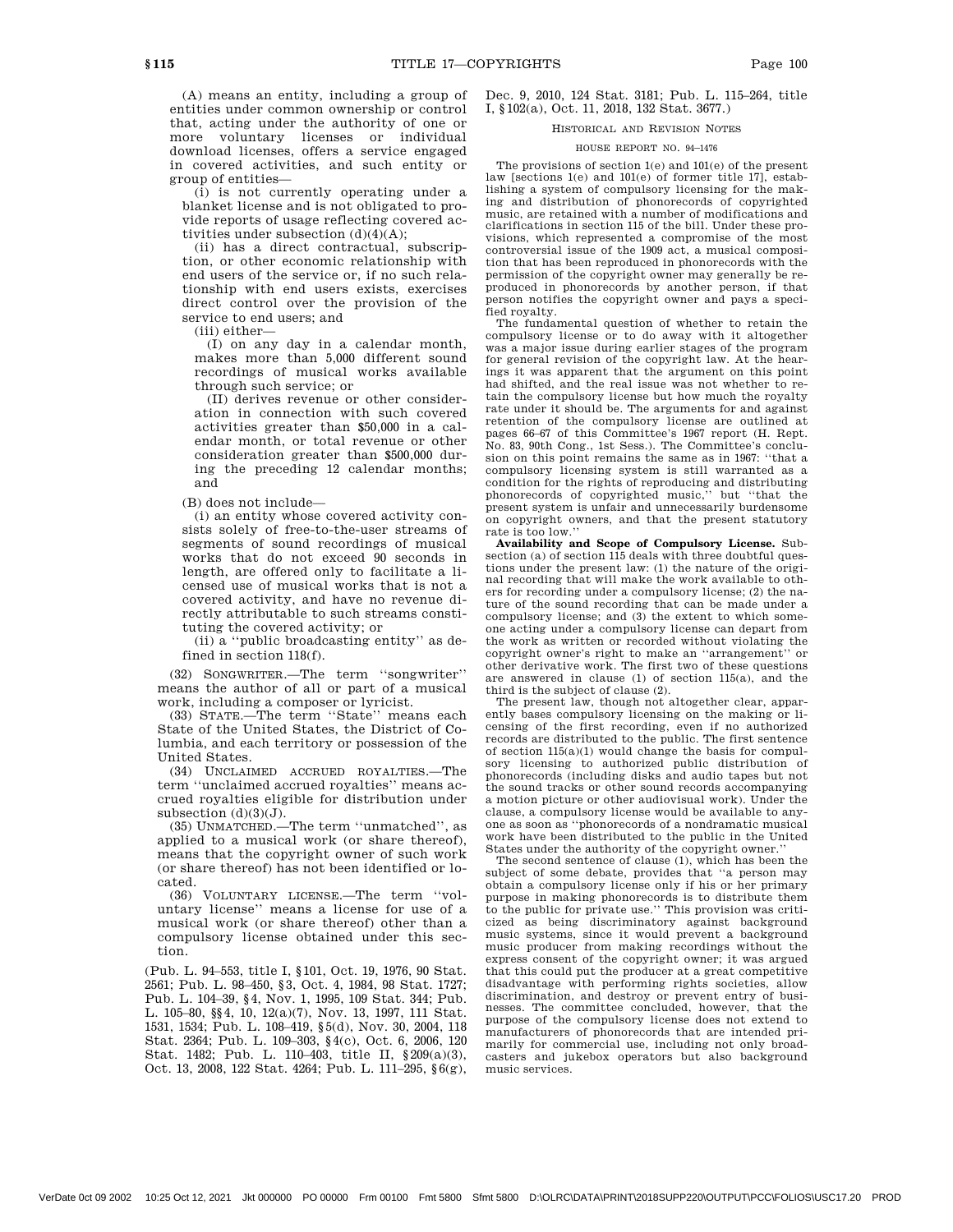The final sentence of clause (1) provides that a person may not obtain a compulsory license for use of the work in the duplication of a sound recording made by another, unless the sound recording being duplicated was itself fixed lawfully and the making of phonorecords duplicated from it was authorized by the owner of copyright in the sound recording (or, if the recording was fixed before February 15, 1972, by the voluntary or compulsory licensee of the music used in the recording). The basic intent of this sentence is to make clear that a person is not entitled to a compulsory license of copyrighted musical works for the purpose of making an unauthorized duplication of a musical sound recording originally developed and produced by another. It is the view of the Committee that such was the original intent of the Congress in enacting the 1909 Copyright Act, and it has been so construed by the 3d, 5th, 9th and 10th Circuits in the following cases: *Duchess Music Corp. v. Stern*, 458 F.2d 1305 (9th Cir.), cert. denied, 409 U.S. 847 (1972) [93 S.Ct. 52, 34 L.Ed.2d 88]; *Edward B. Marks Music Corp. v. Colorado Magnetics, Inc*., 497 F.2d 285, aff'd on rehearing en banc, 497 F.2d 292 (10th Cir. 1974), cert. denied, 419 U.S. 1120 (1975) [95 S.Ct. 801, 42 L.Ed.2d 819]; *Jondora Music Publishing Co. v. Melody Recordings, Inc*., 506 F.2d 392 (3d Cir. 1974, as amended 1975), cert. denied, 421 U.S. 1012 (1975) [95 S.Ct. 2417, 44 L.Ed.2d 680]; and *Fame Publishing Co. v. Alabama Custom Tape, Inc*., 507 F.2d 667 (5th Cir.), cert. denied, 423 U.S. 841 (1975) [96 S.Ct. 73, 46 L.Ed.2d 61].

Under this provision, it would be possible to obtain a compulsory license for the use of copyrighted music under section 115 if the owner of the sound recording being duplicated authorizes its duplication. This does not, however, in any way require the owner of the original sound recording to grant a license to duplicate the original sound recording. It is not intended that copyright protection for sound recordings be circumscribed by requiring the owners of sound recordings to grant a compulsory license to unauthorized duplicators or others.

The second clause of subsection (a) is intended to recognize the practical need for a limited privilege to make arrangements of music being used under a compulsory license, but without allowing the music to be perverted, distorted, or travestied. Clause (2) permits arrangements of a work ''to the extent necessary to conform it to the style or manner of interpretation of the performance involved,'' so long as it does not ''change the basic melody or fundamental character of the work.'' The provision also prohibits the compulsory licensee from claiming an independent copyright in his arrangement as a ''derivative work'' without the express consent of the copyright owner.

**Procedure for Obtaining Compulsory License.** Section 115(b)(1) requires anyone who wishes to take advantage of the compulsory licensing provisions to serve a ''notice of intention to obtain a compulsory license,'' which is much like the "notice of intention to use" required by the present law. Under section 115, the notice must be served before any phonorecords are distributed, but service can take place ''before or within 30 days after making'' any phonorecords. The notice is to be served on the copyright owner, but if the owner is not identified in the Copyright Office records, ''it shall be sufficient to file the notice of intention in the Copy-

right Office.'' The Committee deleted clause (2) of section 115(b) of S. 22 as adopted by the Senate. The provision was a vestige of jukebox provisions in earlier bills, and its requirements no longer served any useful purpose.

Clause (2)  $[6]$  formerly clause (3) $]$  of section 115(b)  $[c]$ . (2) of subsec. (b) of this section] provides that ''failure to serve or file the notice required by clause  $(1)$  \* \* \* forecloses the possibility of a compulsory license and, in the absence of a negotiated license, renders the making and distribution of phonorecords actionable as acts of infringement under section 501 and fully subject to the remedies provided by sections 502 through 506.'' The remedies provided in section 501 are those applicable to infringements generally.

**Royalty Payable Under Compulsory License.** *Identification of Copyright Owner*.—Under the present law a copyright owner is obliged to file a ''notice of use'' in the Copyright Office, stating that the initial recording of the copyrighted work has been made or licensed, in order to recover against an unauthorized record manufacturer. This requirement has resulted in a technical loss of rights in some cases, and serves little or no purpose where the registration and assignment records of the Copyright Office already show the facts of ownership. Section 115(c)(1) therefore drops any formal ''notice of use'' requirements and merely provides that, ''to be entitled to receive royalties under a compulsory license, the copyright owner must be identified in the registration or other public records of the Copyright Office.'' On the other hand, since proper identification is an important precondition of recovery, the bill further provides that ''the owner is entitled to royalties for phonorecords manufactured and distributed after being so identified, but is not entitled to recover for any phonorecords previously made and distributed.''

*Basis of Royalty*.—Under the present statute the specified royalty is payable ''on each such part manufactured,'' regardless of how many ''parts'' (i.e., records) are sold. This basis for calculating the royalty has been revised in section 115(c)(2) to provide that ''the royalty under a compulsory license shall be payable for every phonorecord made and distributed in accordance with the license.'' This basis is more compatible with the general practice in negotiated licenses today. It is unjustified to require a compulsory licensee to pay license fees on records which merely go into inventory, which may later be destroyed, and from which the record producer gains no economic benefit.

It is intended that the Register of Copyrights will prescribe regulations insuring that copyright owners will receive full and prompt payment for all phonorecords made and distributed. Section 115(c)(2) states that ''a phonorecord is considered 'distributed' if the person exercising the compulsory license has voluntarily and permanently parted with its possession.'' For this purpose, the concept of ''distribution'' comprises any act by which the person exercising the compulsory license voluntarily relinquishes possession of a phonorecord (considered as a fungible unit), regardless of whether the distribution is to the public, passes title, constitutes a gift, or is sold, rented, leased, or loaned, unless it is actually returned and the transaction cancelled. Neither involuntary relinquishment, as through theft or fire, nor the destruction of unwanted records, would constitute ''distribution.'' The term ''made'' is intended to be broader than

''manufactured,'' and to include within its scope every possible manufacturing or other process capable of reproducing a sound recording in phonorecords. The use of the phrase ''made and distributed'' establishes the basis upon which the royalty rate for compulsory licensing under section 115 is to be calculated, but it is in no way intended to weaken the liability of record pressers and other manufacturers and makers of phonorecords for copyright infringement where the compulsory licensing requirements have not been met. As under the present law, even if a presser, manufacturer, or other maker had no role in the distribution process, that person would be regarded as jointly and severally liable in a case where the court finds that infringement has taken place because of failure to comply with the provisions of section 115.

Under existing practices in the record industry, phonorecords are distributed to wholesalers and retailers with the privilege of returning unsold copies for credit or exchange. As a result, the number of recordings that have been ''permanently'' distributed will not usually be known until some time—six or seven months on the average—after the initial distribution. In recognition of this problem, it has become a well-established industry practice, under negotiated licenses, for record companies to maintain reasonable reserves of the mechanical royalties due the copyright owners, against which royalties on the returns can be offset.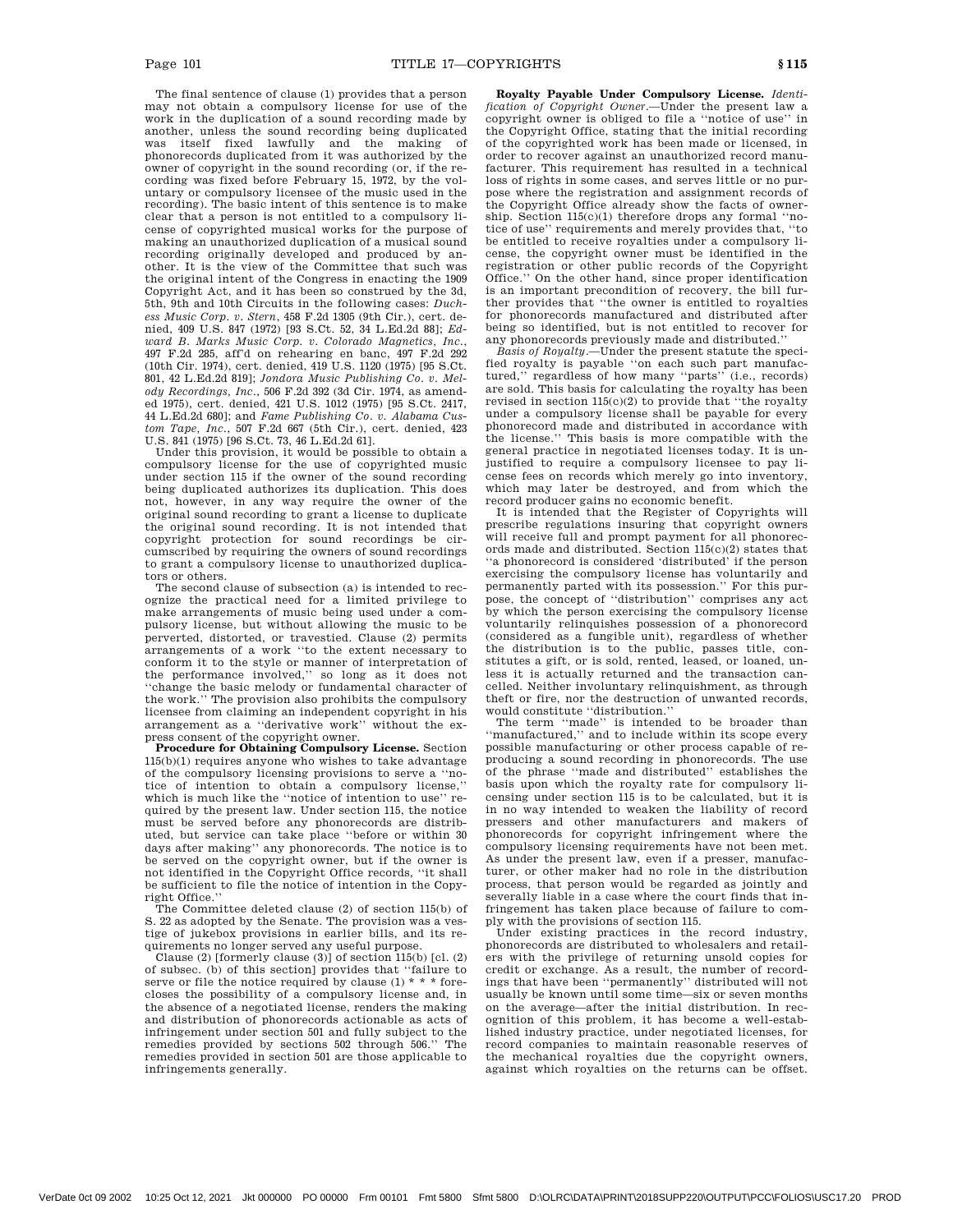The Committee recognizes that this practice may be consistent with the statutory requirements for monthly compulsory license accounting reports, but recognizes the possibility that, without proper safeguards, the maintenance of such reserves could be manipulated to avoid making payments of the full amounts owing to copyright owners. Under these circumstances, the regulations prescribed by the Register of Copyrights should contain detailed provisions ensuring that the ultimate disposition of every phonorecord made under a compulsory license is accounted for, and that payment is made for every phonorecord ''voluntarily and permanently'' distributed. In particular, the Register should prescribe a point in time when, for accounting purposes under section 115, a phonorecord will be considered ''permanently distributed,'' and should prescribe the situations in which a compulsory licensee is barred from maintaining reserves (e.g., situations in which the compulsory licensee has frequently failed to make payments in the past.)

*Rate of Royalty*.—A large preponderance of the extensive testimony presented to the Committee on section 115 was devoted to the question of the amount of the statutory royalty rate. An extensive review and analysis of the testimony and arguments received on this question appear in the 1974 Senate report (S. Rep. No. 94–473) at page 71–94.

While upon initial review it might be assumed that the rate established in 1909 would not be reasonable at the present time, the committee believes that an increase in the mechanical royalty rate must be justified on the basis of existing economic conditions and not on the mere passage of 67 years. Following a thorough analysis of the problem, the Committee considers that an increase of the present two-cent royalty to a rate of 2 3 ⁄4 cents (or .6 of one cent per minute or fraction of playing time) is justified. This rate will be subject to review by the Copyright Royalty Commission, as provided by section 801, in 1980 and at 10-year intervals thereafter.

**Accounting and Payment of Royalties; Effect of Default.** Clause (3) of Section 115(c) provides that royalty payments are to be made on a monthly basis, in accordance with requirements that the Register of Copyrights shall prescribe by regulation. In order to increase the protection of copyright proprietors against economic harm from companies which might refuse or fail to pay their just obligations, compulsory licensees will also be required to make a detailed cumulative annual statement of account, certified by a Certified Public Accountant.

A source of criticism with respect to the compulsory licensing provisions of the present statute has been the rather ineffective sanctions against default by compulsory licensees. Clause (4) of section 115(c) corrects this defect by permitting the copyright owner to serve written notice on a defaulting licensee, and by providing for termination of the compulsory license if the default is not remedied within 30 days after notice is given. Ter-mination under this clause ''renders either the making or the distribution, or both, of all phonorecords for which the royalty had not been paid, actionable as acts of infringement under section 501 and fully subject to the remedies provided by sections 502 through 506.''

#### **Editorial Notes**

#### REFERENCES IN TEXT

The date of enactment of the Digital Performance Right in Sound Recordings Act of 1995, referred to in subsec.  $(c)(2)(F)(iii)$ , is the date of enactment of Pub. L. 104–39, which was approved Nov. 1, 1995.

The date of the enactment of the Musical Works Modernization Act, referred to in subsec. (e)(11), is the date of enactment of title I of Pub. L. 115–264, which was approved Oct. 11, 2018.

#### AMENDMENTS

2018—Subsec. (a). Pub. L. 115–264, §102(a)(1)(A), in-serted ''in General'' after ''Availability and Scope of Compulsory License'' in heading.

Subsec. (a)(1). Pub. L. 115–264, §102(a)(1)(B), added par. (1) and struck out former par. (1) which read as follows: ''When phonorecords of a nondramatic musical work have been distributed to the public in the United States under the authority of the copyright owner, any other person, including those who make phonorecords or digital phonorecord deliveries, may, by complying with the provisions of this section, obtain a compulsory license to make and distribute phonorecords of the work. A person may obtain a compulsory license only if his or her primary purpose in making phonorecords is to distribute them to the public for private use, including by means of a digital phonorecord delivery. A person may not obtain a compulsory license for use of the work in the making of phonorecords duplicating a sound recording fixed by another, unless: (i) such sound recording was fixed lawfully; and (ii) the making of the phonorecords was authorized by the owner of copyright in the sound recording or, if the sound recording was fixed before February 15, 1972, by any person who fixed the sound recording pursuant to an express license from the owner of the copyright in the musical work or pursuant to a valid compulsory license for use of such work in a sound recording.''

Subsec. (a)(2). Pub. L. 115–264, §102(a)(1)(C), inserted heading.

Subsec. (b). Pub. L. 115–264, §102(a)(2), added subsec. (b) and struck out former subsec. (b). Prior to amendment, text read as follows:

'(1) Any person who wishes to obtain a compulsory license under this section shall, before or within thirty days after making, and before distributing any phonorecords of the work, serve notice of intention to do so on the copyright owner. If the registration or other public records of the Copyright Office do not identify the copyright owner and include an address at which notice can be served, it shall be sufficient to file the notice of intention in the Copyright Office. The notice shall comply, in form, content, and manner of service, with requirements that the Register of Copyrights shall prescribe by regulation. ''(2) Failure to serve or file the notice required by

clause (1) forecloses the possibility of a compulsory license and, in the absence of a negotiated license, renders the making and distribution of phonorecords actionable as acts of infringement under section 501 and fully subject to the remedies provided by sections 502 through 506 and 509.''

Subsec. (c). Pub. L. 115–264, §102(a)(3), amended subsec. (c) generally. Prior to amendment, subsec. (c) related to royalty payable under compulsory license.

Subsec. (d). Pub. L. 115–264, §102(a)(4), amended sub-sec. (d) generally. Prior to amendment, text read as follows: ''As used in this section, the following term has the following meaning: A 'digital phonorecord delivery' is each individual delivery of a phonorecord by digital transmission of a sound recording which results in a specifically identifiable reproduction by or for any transmission recipient of a phonorecord of that sound recording, regardless of whether the digital transmission is also a public performance of the sound recording or any nondramatic musical work embodied therein. A digital phonorecord delivery does not result from a real-time, non-interactive subscription transmission of a sound recording where no reproduction of the sound recording or the musical work embodied therein is made from the inception of the transmission through to its receipt by the transmission recipient in order to make the sound recording audible.''

Subsec. (e). Pub. L. 115–264, §102(a)(5), added subsec. (e). 2010—Subsec. (c)(3)(G)(i). Pub. L. 111–295 made tech-

nical correction to directory language of Pub. L.<br>110–403, §209(a)(3)(A). See 2008 Amendment note below.

2008—Subsec. (c)(3)(G)(i). Pub. L. 110–403, §209(a)(3)(A), as amended by Pub. L. 111–295 struck out ''and section

509'' after ''506'' in introductory provisions. Subsec. (c)(6). Pub. L. 110–403, §209(a)(3)(B), struck out ''and 509'' before period at end.

2006—Subsec. (c)(3)(B). Pub. L. 109–303, §4(c)(1), sub-stituted ''this subparagraph and subparagraphs (C) through (E)'' for ''subparagraphs (B) through (F)''.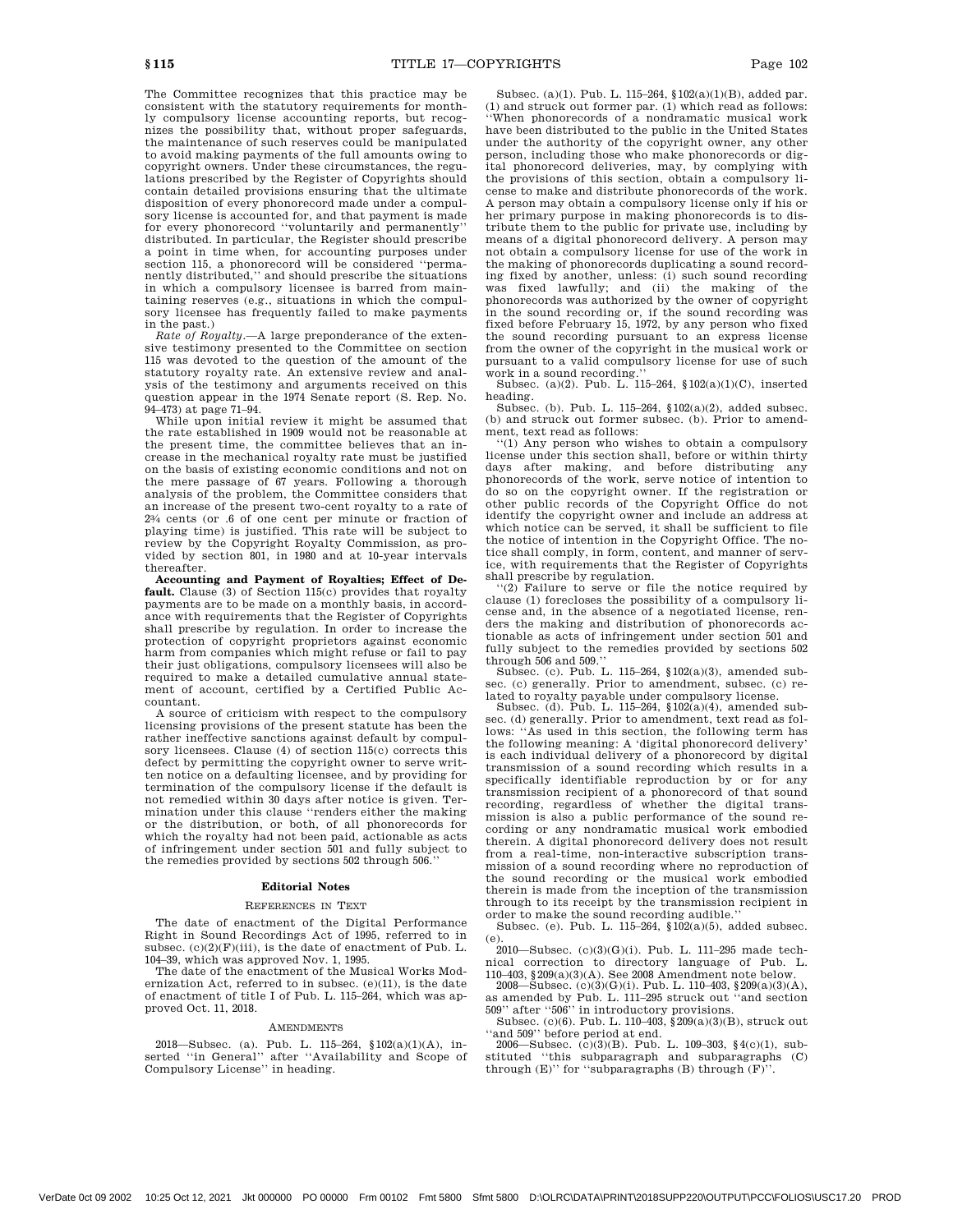Subsec. (c)(3)(D). Pub. L. 109–303, §4(c)(2), inserted ''in subparagraphs (B) and (C)'' after ''described'' in third sentence.

Subsec. (c)(3)(E)(i), (ii)(I). Pub. L. 109–303, §4(c)(3), substituted " $(C)$  and  $(D)$ " for " $(C)$  or  $(D)$ " wherever appearing. 2004—Subsec. (c)(3)(A)(ii). Pub. L. 108–419, §5(d)(1),

substituted "(E)" for "(F)".<br>Subsec. (c)(3)(B). Pub. L. 108–419,  $\S5(d)(2)(C)$ , which di-

rected substitution of ''this subparagraph and subparagraphs (C) through (E)'' for ''subparagraphs (C) through  $\cdots$ , could not be executed because "subparagraphs  $(C)$ 

through (F)'' does not appear in text.<br>
Pub. L. 108–419, §5(d)(2)(A), (B), substituted ''under<br>
this section'' for 'under this paragraph'' and inserted<br>
''on a nonexclusive basis'' after ''common agents''.

Subsec. (c)(3)(C). Pub. L. 108–419, §5(d)(3), substituted first sentence for former first sentence which read: ''During the period of June 30, 1996, through December 31, 1996, the Librarian of Congress shall cause notice to be published in the Federal Register of the initiation of voluntary negotiation proceedings for the purpose of determining reasonable terms and rates of royalty payments for the activities specified by subparagraph (A) during the period beginning January 1, 1998, and ending on the effective date of any new terms and rates established pursuant to subparagraph  $(C)$ ,  $(D)$  or  $(F)$ , or such other date (regarding digital phonorecord deliveries) as the parties may agree.'', substituted ''Copyright Royalty Judges'' for ''Librarian of Congress'' in third sen-tence, and struck out ''negotiation'' before ''pro-

ceeding'' in last sentence. Subsec. (c)(3)(D). Pub. L. 108–419, §5(d)(4), substituted first sentence for former first sentence which read: ''In the absence of license agreements negotiated under subparagraphs  $(B)$  and  $(C)$ , upon the filing of a petition in accordance with section  $803(a)(1)$ , the Librarian of Congress shall, pursuant to chapter 8, convene a copyright arbitration royalty panel to determine a schedule of rates and terms which, subject to subparagraph (E), shall be binding on all copyright owners of nondramatic musical works and persons entitled to obtain a compulsory license under subsection (a)(1) during the period beginning January 1, 1998, and ending on the effective date of any new terms and rates established pursuant to subparagraph (C), (D) or (F), or such other date (regarding digital phonorecord deliveries) as may be determined pursuant to subparagraphs (B) and (C).'', substituted ''Copyright Royalty Judges may consider'' for ''copyright arbitration royalty panel may consider'' and ''described'' for ''negotiated as provided in subparagraphs (B) and (C)'' in third sentence, and ''Copyright Royalty Judges shall also establish'' for ''Librarian of

Congress shall also establish'' in last sentence.<br>Subsec.  $(c)(3)(E)(i)$ . Pub. L. 108–419,  $\S(3)(5)(A)$ , substituted ''Librarian of Congress and Copyright Royalty Judges'' for ''Librarian of Congress'' in first sentence and  $\cdot$  (C) or (D) shall be given effect as to digital phonorecord deliveries" for " $(C)$ ,  $(D)$  or  $(F)$  shall be given effect'' in second sentence.

Subsec.  $(c)(3)(E)(ii)(I)$ . Pub. L. 108–419, §5(d)(5)(B), substituted "(C) or (D)" for "(C), (D) or (F)" in two places.<br>Subsec.  $(c)(3)(F)$  to (L). Pub. L. 108–419, §5(d)(6), redesignated subpars.  $(G)$  to  $(L)$  as  $(F)$  to  $(K)$ , respectively, and struck out former subpar. (F), which read as follows: ''The procedures specified in subparagraphs (C) and (D) shall be repeated and concluded, in accordance with regulations that the Librarian of Congress shall prescribe, in each fifth calendar year after 1997, except to the extent that different years for the repeating and concluding of such proceedings may be determined in accordance with subparagraphs  $(B)$  and  $(C)$ .

1997—Subsec. (c)(3)(D). Pub. L. 105–80, §4, struck out ''and publish in the Federal Register'' before ''a schedule of rates and terms'

Subsec.  $(c)(3)(E)(i)$ . Pub. L. 105–80,  $12(a)(7)(A)$ , substituted ''paragraphs (1) and (3) of section 106'' for ''sections 106(1) and (3)'' in two places.

Subsec.  $(c)(3)(E)(ii)(II)$ . Pub. L. 105–80, §12(a)(7)(A), substituted "paragraphs (1) and (3) of section 106" for "sections  $106(1)$  and  $106(3)$ ".

Subsec. (d). Pub. L. 105–80, §10, amended directory language of Pub. L. 104–39, §4. See 1995 Amendment note below.

1995—Subsec. (a)(1). Pub. L. 104–39, §4(1), substituted ''any other person, including those who make phonorecords or digital phonorecord deliveries,'' for ''any other person'' in first sentence and inserted before period at end of second sentence '', including by means of a digital phonorecord delivery''.

Subsec. (c) $(2)$ . Pub. L. 104–39, §4 $(2)$ , inserted "and other than as provided in paragraph (3),'' after ''For this purpose,'' in second sentence.

Subsec. (c)(3) to (6). Pub. L. 104–39, §4(3), added par. (3) and redesignated former pars. (3) to  $(5)$  as  $(4)$  to  $(6)$ , respectively.

Subsec. (d). Pub. L. 104–39, §4(4), as renumbered by Pub. L. 105–80, §10, added subsec. (d). 1984—Subsec. (c)(3) to (5). Pub. L. 98–450 added par. (3)

and redesignated existing pars. (3) and (4) as (4) and (5), respectively.

# **Statutory Notes and Related Subsidiaries**

# EFFECTIVE DATE OF 2018 AMENDMENT

Pub. L. 115–264, title I, §102(c), Oct. 11, 2018, 132 Stat. 3722, provided that: ''The amendments made by subsection (a)(3) [amending this section] and section 103(g)(2) [amending section 801 of this title] shall apply to any proceeding before the Copyright Royalty Judges that is commenced on or after the date of the enactment of this Act [Oct. 11, 2018].''

### EFFECTIVE DATE OF 2006 AMENDMENT

Amendment by Pub. L. 109–303 effective as if included in the Copyright Royalty and Distribution Reform Act of 2004, Pub. L. 108–419, see section 6 of Pub. L. 109–303, set out as a note under section 111 of this title.

#### EFFECTIVE DATE OF 2004 AMENDMENT

Amendment by Pub. L. 108–419 effective 6 months after Nov. 30, 2004, subject to transition provisions, see section 6 of Pub. L. 108–419, set out as an Effective Date; Transition Provisions note under section 801 of this title.

# EFFECTIVE DATE OF 1995 AMENDMENT

Amendment by Pub. L. 104–39 effective 3 months after Nov. 1, 1995, see section 6 of Pub. L. 104–39, set out as a note under section 101 of this title.

#### TECHNICAL AND CONFORMING AMENDMENTS TO TITLE 37, PART 385 OF THE CODE OF FEDERAL REGULATIONS

Pub. L. 115–264, title I, §102(d), Oct. 11, 2018, 132 Stat. 3722, provided that: ''Not later than 270 days after the date of enactment of this Act [Oct. 11, 2018], the Copyright Royalty Judges shall amend the regulations for section 115 of title 17, United States Code, in part 385 of title 37, Code of Federal Regulations, to conform the definitions used in such part to the definitions of the same terms described in section 115(e) of title 17, United States Code, as added by subsection (a). In so doing, the Copyright Royalty Judges shall make adjustments to the language of the regulations as necessary to achieve the same purpose and effect as the original regulations with respect to the rates and terms previously adopted by the Copyright Royalty Judges.''

# COPYRIGHT OFFICE PUBLIC OUTREACH AND EDUCATIONAL ACTIVITIES

Pub. L. 115–264, title I, §102(e), Oct. 11, 2018, 132 Stat. 3722, provided that: ''The Register of Copyrights shall engage in public outreach and educational activities—

''(1) regarding the amendments made by subsection (a) to section 115 of title 17, United States Code, including the responsibilities of the mechanical licens-

ing collective designated under those amendments; ''(2) which shall include educating songwriters and other interested parties with respect to the process